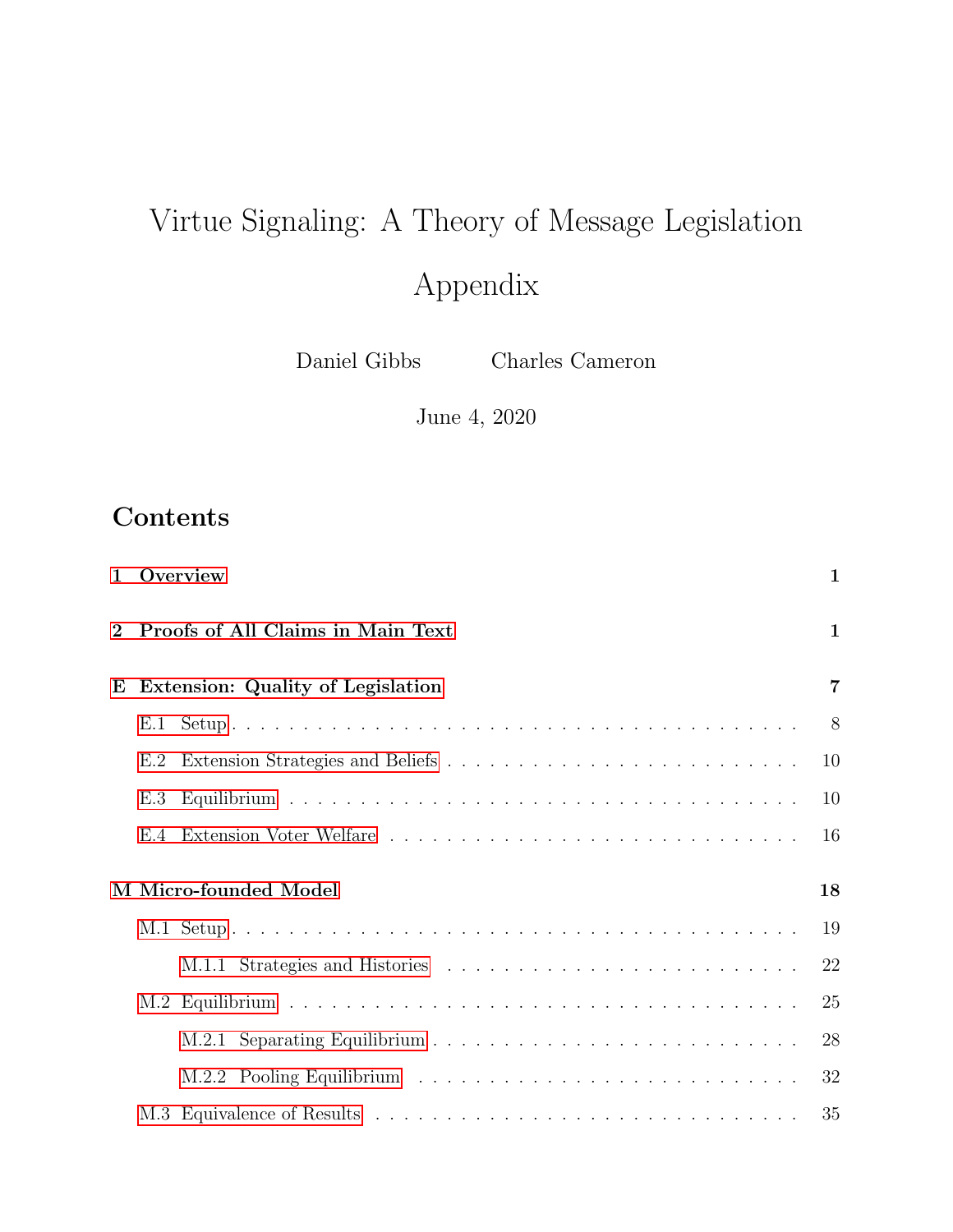# <span id="page-1-0"></span>1 Overview

In Section [2](#page-1-1) of this Appendix we provide formal proofs of all claims made in the main text. In Section [E,](#page-7-0) we present the extension to the baseline model discussed in the main text, characterize its equilibria, and use these equilibria to derive the welfare results we present in the main text. In Section [M,](#page-18-0) we present a generalized version of the baseline model. In this generalized model, we provide a micro-foundation for the assumptions we make regarding the bargaining process between the legislator and veto player and the non-strategic behavior of the voter and legislators in the second period.

# <span id="page-1-1"></span>2 Proofs of All Claims in Main Text

<span id="page-1-3"></span>Proposition 1 A messaging equilibrium exists if and only if [\(3\)](#page-1-2) is satisfied:

<span id="page-1-2"></span>
$$
\frac{\zeta \phi}{k} \ge \lceil \frac{\zeta b}{k} \rceil - \frac{\zeta b}{k} \tag{3}
$$

**Proof of Proposition [1](#page-1-2)**: In the main text we show that [\(3\)](#page-1-2) is a necessary condition for equilibrium. Here we show that  $(3)$  is also sufficient. Assume that a messaging equilibrium does not exist. This implies that either the slacker or zealot (or both) can profitably deviate from messaging equilibrium strategies. Given voter beliefs, the slacker cannot be made better off relative to equilibrium if he chooses  $n < \lceil \frac{\zeta b}{k} \rceil$  $\frac{\zeta b}{k}$ . This deviation has no effect on his probability of reelection and costs him  $nk$  more than his equilibrium strategy. By construction, if the slacker legislates  $n \geq \lceil \frac{\zeta b}{k} \rceil$  times, he is weakly worse off compared to equilibrium. Therefore if a messaging equilibrium does not exist, there must exist a profitable deviation for the zealot. Given voter beliefs off path, deviation to  $n > \lceil \frac{\zeta b}{k} \rceil$  $\frac{\zeta b}{k}$  raises the cost of legislating to the zealot but does not affect his probability of reelection relative to equilibrium. Voter off-path beliefs also imply that all  $n < \lceil \frac{\zeta b}{k} \rceil$  $\frac{\zeta b}{k}$  yield the same probability of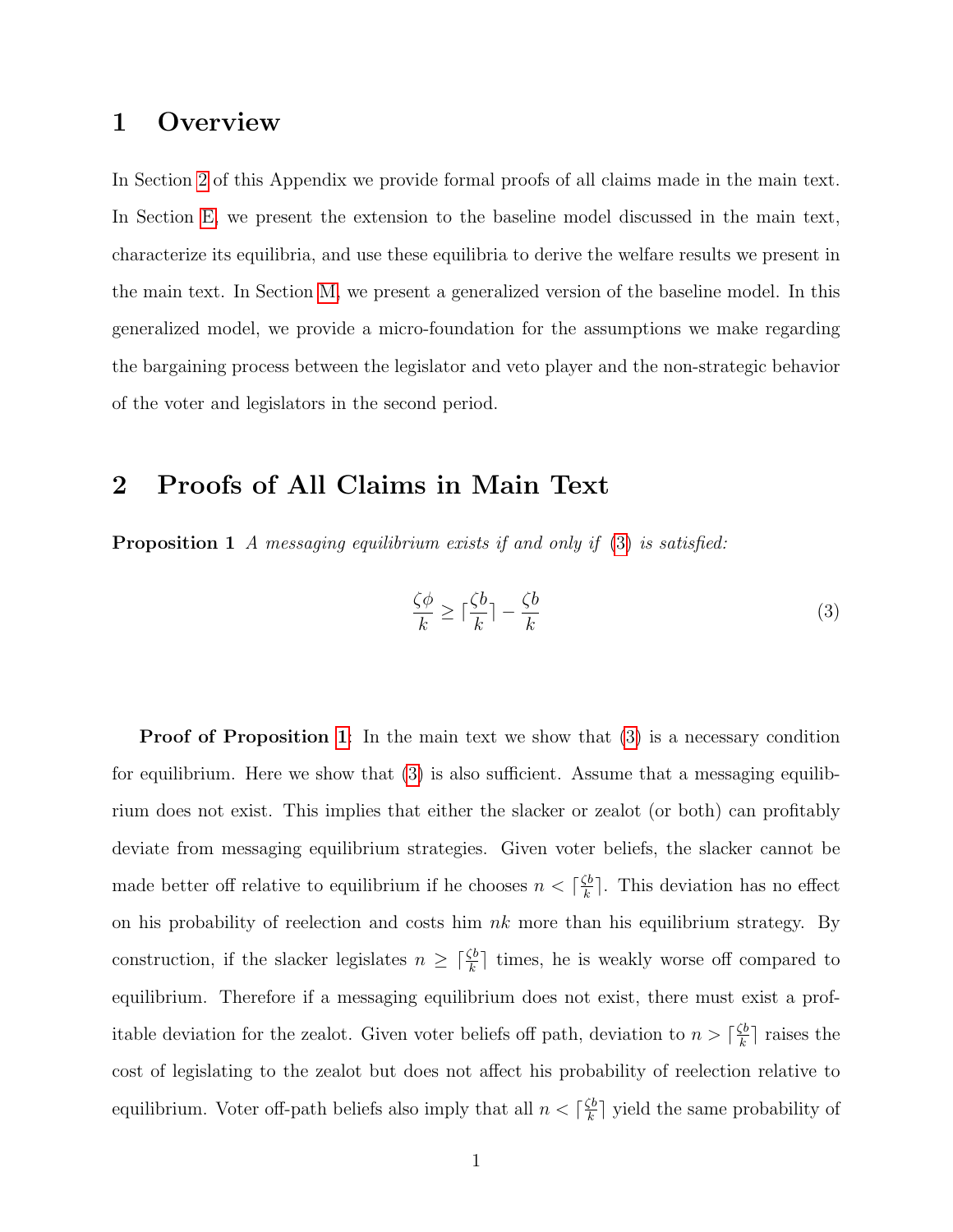reelection which is less than his probability of reelection in equilibrium. This implies that his payoff-maximizing deviation is  $n = 0$ . Non-existence of a messaging equilibrium therefore implies that the zealot is strictly better off imitating the slacker than playing his equilibrium strategy. In the main text we show that [\(3\)](#page-1-2) implies the zealot is weakly better off playing his equilibrium strategy than legislating zero times. Thus no messaging equilibrium implies [\(3\)](#page-1-2) fails. Thus if [\(3\)](#page-1-2) is satisfied, a messaging equilibrium exists.  $\Box$ 

<span id="page-2-0"></span>**Corollary 1** A messaging equilibrium exists if  $\frac{\zeta\phi}{k} \geq 1$ .

**Proof of Corollary [1](#page-2-0)**: For any  $y \in \mathbb{R}_+$ ,  $[y] - y \in [0, 1)$ . Thus  $\lceil \frac{\zeta b}{k} \rceil$  $\left(\frac{k}{k}\right]-\frac{\zeta b}{k}<1.$  Therefore  $\frac{\zeta\phi}{k} \geq 1$  implies that [\(3\)](#page-1-2) holds with strict equality. By Proposition [1,](#page-1-2) this implies that a messaging equilibrium exists.  $\square$ 

#### <span id="page-2-1"></span>**Lemma 1** A messaging equilibrium is the unique separating equilibrium.

<span id="page-2-2"></span>**Proof of Lemma [1](#page-2-1)**: We show in the main text that there is no separating equilibrium in which either  $n^*(s) > 0$  or  $n^*(z) < \lceil \frac{\zeta b}{k} \rceil$  $\frac{\zeta_b}{k}$ . We complete the proof here by formally showing that a separating equilibrium with  $n^*(z) > \lceil \frac{\zeta b}{k} \rceil$  $\frac{\zeta b}{k}$  does not survive the intuitive criterion. The existence of such an equilibrium implies that the zealot is weakly better off legislating  $n^*(z) > \lceil \frac{\zeta b}{k} \rceil$  $\frac{k}{k}$  times and being reelected with probability  $\zeta$  than not legislating at all and being reelected with probability zero. Were this not the case, he could profitably deviate from equilibrium and imitate the slacker. Because  $\lceil \frac{\zeta b}{k} \rceil$  $\left|\frac{\zeta b}{k}\right|$  <  $n^*(z)$  and  $k > 0$ , the zealot is strictly better off relative to equilibrium if he legislates  $\lceil \frac{\zeta b}{k} \rceil$  $\frac{\zeta b}{k}$  times and is reelected with probability  $\zeta$ . The voter's off-path beliefs must therefore satisfy  $\mu(\lceil \frac{\zeta b}{k} \rceil)$  $(\frac{\zeta b}{k})$  <  $\pi^C$  to prevent this deviation. However,  $\lceil \frac{\zeta b}{k} \rceil$  $\frac{k}{k}$  is constructed such that the zealot is weakly worse off legislating zero times and losing the election with probability one than legislating  $\lceil \frac{\zeta b}{k} \rceil$  $\frac{\mathcal{L}b}{k}$  and being reelected with probability  $\zeta$ . Thus under the intuitive criterion, if the voter observes  $n = \lceil \frac{\zeta b}{k} \rceil$  $\frac{\zeta b}{k}$ , she must believe that the incumbent is a zealot. Therefore a separating equilibrium with  $n^*(z) > 0$ does not survive the intuitive criterion.  $\Box$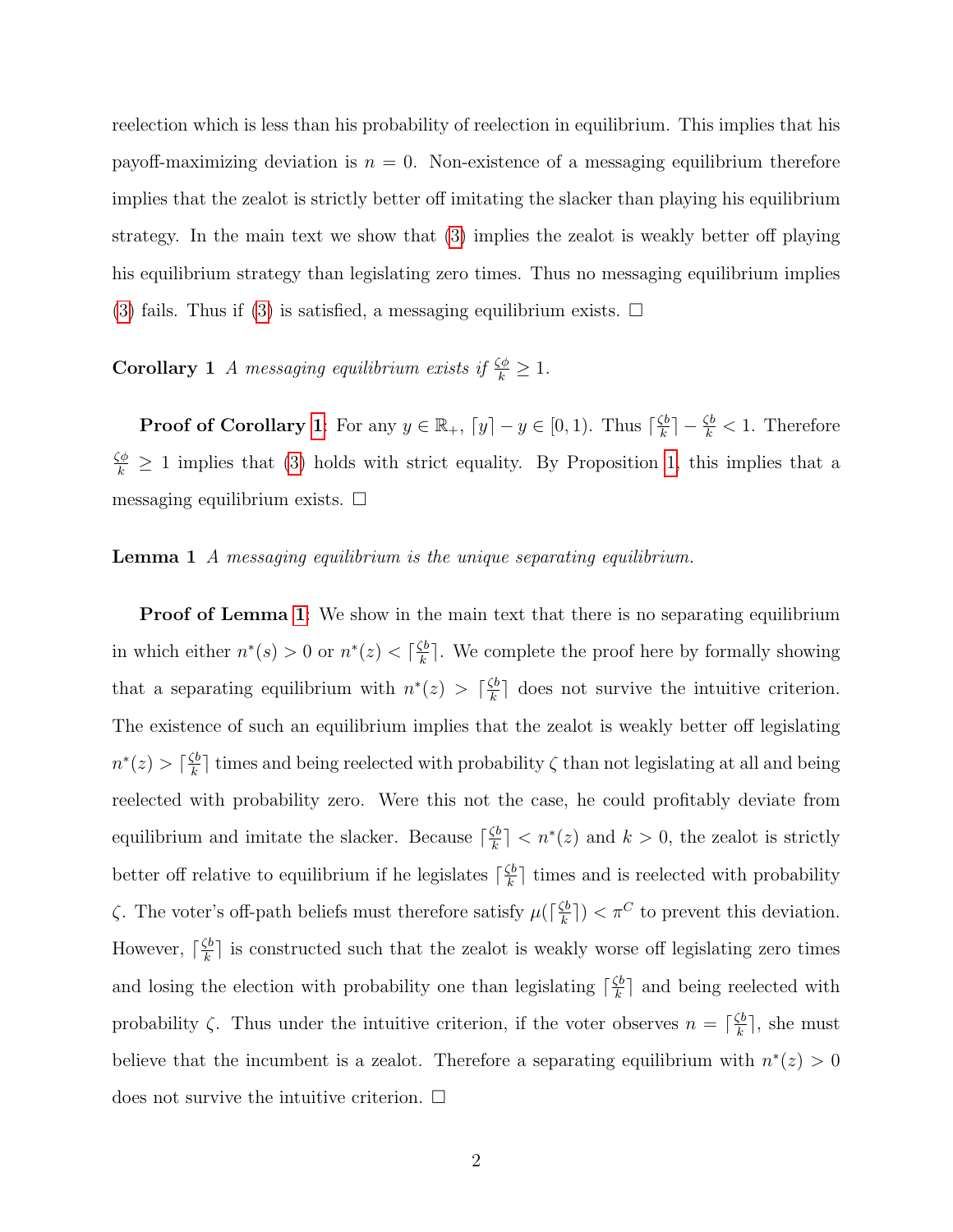Proposition 2 (No Legislation Equilibrium) A no legislation equilibrium exists if and only if either  $(i)$  the voter is trusting or  $(ii)$  the voter is skeptical and  $(4)$  is satisfied.

<span id="page-3-0"></span>
$$
\frac{\zeta \phi}{k} \le \lceil \frac{\zeta b}{k} \rceil - \frac{\zeta b}{k} \tag{4}
$$

#### Proof of Proposition [2](#page-3-0):

It is straightforward to check that (i) is a sufficient condition for equilibrium. If the voter is trusting, both types of incumbents are reelected with probability one in equilibrium and legislate zero times. Their expected payoff is globally maximized. They therefore cannot possibly gain by deviating from equilibrium.

To show sufficiency of (ii), assume (ii) is satisfied. Given off-path voter beliefs, any deviation by either type results in electoral defeat. They are therefore both strictly better off legislating zero times than legislating a positive number of times.

Thus if either (i) or (ii) is true, a no legislation equilibrium exists: (i) and (ii) are sufficient for equilibrium.

We now show necessity: if both (i) and (ii) are false, then a no legislation equilibrium does not exist. If (i) and (ii) are false, this implies that the voter is skeptical and [\(4\)](#page-3-0) fails. To show that the no legislation equilibrium does not survive the intuitive criterion, assume the voter reelects  $n = \lceil \frac{\zeta b}{k} \rceil$  $\frac{k}{k}$  if she is skeptical and [\(4\)](#page-3-0) fails. The slacker's expected deviation payoff in this counterfactual case is  $\zeta b - \lceil \frac{\zeta b}{k} \rceil k$ . He is reelected if and only if the voter observes *n* because she is skeptical and pays  $\lceil \frac{\zeta b}{k} \rceil$  $\frac{k}{k}$ <sup>b</sup>/ $k$  regardless of whether or not the voter observes *n*. This is strictly greater than her equilibrium payoff of zero if and only if  $\frac{\zeta b}{k} > \lceil \frac{\zeta b}{k} \rceil$  $\frac{\zeta b}{k}$ . By the properties of the ceiling function, this inequality cannot be satisfied. The slacker therefore can never strictly benefit from this deviation. Now consider the zealot's payoff from this deviation. The zealot's expected deviation payoff is  $\zeta(b+\phi) - \lceil \frac{\zeta b}{k} \rceil k$ . His equilibrium payoff of zero is weakly greater than this deviation payoff if and only if [\(4\)](#page-3-0) is satisfied. Because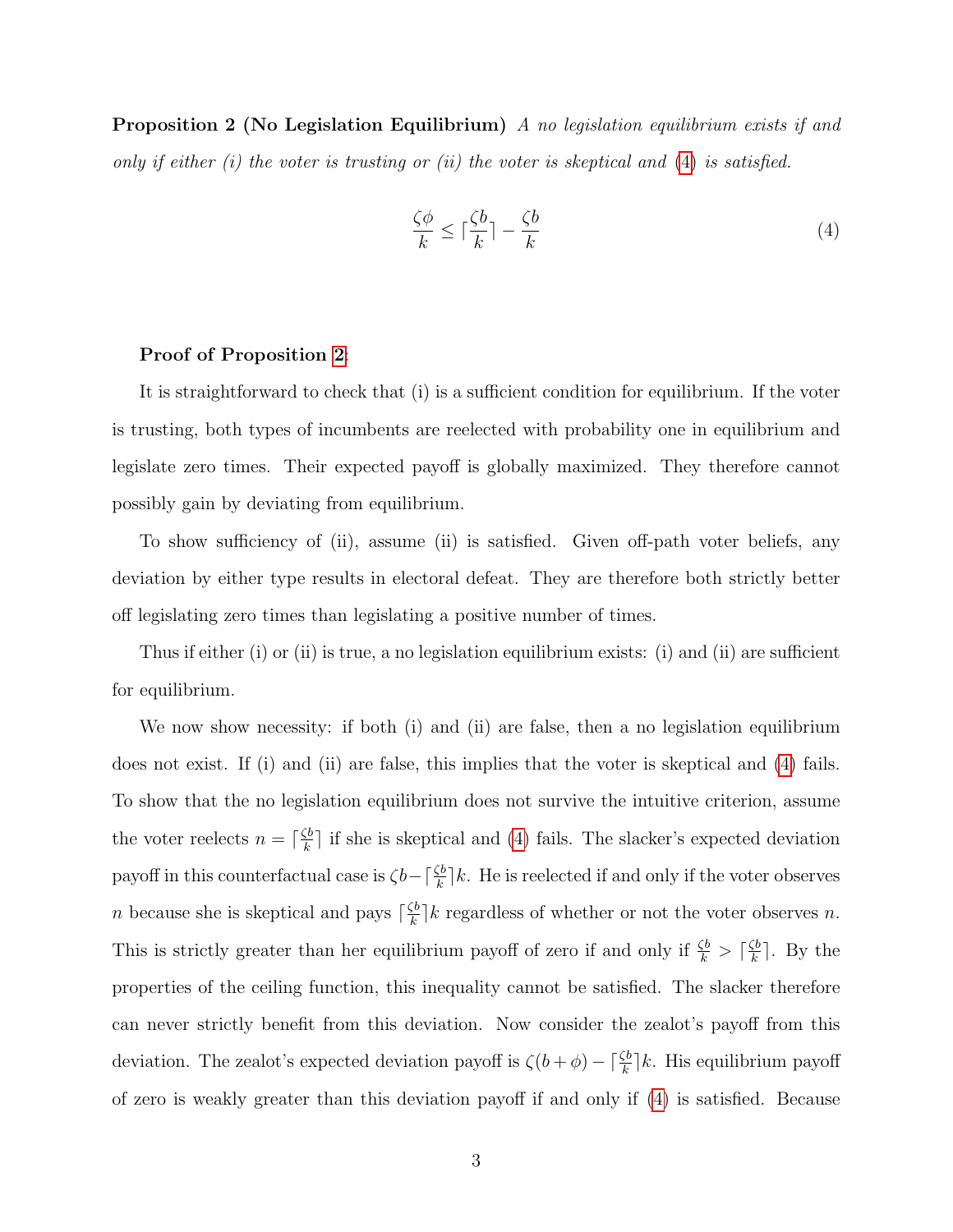[\(4\)](#page-3-0) fails, his deviation payoff strictly exceeds his equilibrium payoff. Under the intuitive criterion, the voter must believe that the incumbent is a zealot with probability one if she observes  $n = \lceil \frac{\zeta b}{k} \rceil$  $\frac{\zeta b}{k}$ ]:  $\mu$ ( $\lceil \frac{\zeta b}{k} \rceil$  $(\frac{\zeta b}{k})$  = 1. But the no legislation equilibrium requires  $\mu(\lceil \frac{\zeta b}{k} \rceil)$  $(\frac{\zeta b}{k})$  >  $\tau^C$ . Therefore if both (i) and (ii) are false, a no legislation equilibrium does not survive the intuitive criterion.  $\square$ 

<span id="page-4-0"></span>Lemma 2 If the voter is skeptical, a no legislation equilibrium is the unique pooling equilibrium.

**Proof of Lemma [2](#page-4-0)**: Consider a pooling equilibrium with  $n^*(z) = n^*(s) > 0$ . If the voter is skeptical, incumbents lose the election with probability one in any pooling equilibrium. Under the most punishing off-path beliefs at  $n = 0$ , incumbents lose the election with probability one in equilibrium. Because legislation is costly, both types can profitably deviate to  $n = 0$ . Their reelection probability remains the same but they save  $n^*(z)k$  in wasted legislative effort. Thus no pooling equilibrium with  $n^*(z) = n^*(s) > 0$  can exist if the voter is skeptical.  $\square$ 

<span id="page-4-1"></span>Lemma 3 If the voter is skeptical and [\(4\)](#page-3-0) fails, the unique equilibrium is messaging. If the voter is skeptical and [\(3\)](#page-1-2) fails, the unique equilibrium is no legislation.

**Proof of Lemma [3](#page-4-1)**: If  $(3)$  is not satisfied, then  $(4)$  is satisfied. If  $(4)$  is not satisfied, then [\(3\)](#page-1-2) is satisfied. Proposition [1](#page-1-2) establishes that a messaging equilibrium exists if and only if [\(3\)](#page-1-2) is satisfied. Lemma [1](#page-2-1) establishes that the unique separating equilibrium is a messaging equilibrium. Proposition [2](#page-3-0) establishes that if the voter is skeptical, a no legislation equilibrium exists if and only if [\(4\)](#page-3-0) is satisfied. Lemma [2](#page-4-0) establishes that if the voter is skeptical, the unique pooling equilibrium is no legislation.  $\Box$ 

<span id="page-4-2"></span>**Proposition 3** If  $\frac{\zeta\phi}{k} \geq 1$  and the voter is skeptical, the unique equilibrium is messaging.

<span id="page-4-3"></span>**Proof of Proposition [3](#page-4-2)**: From Corollary [1,](#page-2-0)  $\frac{\zeta\phi}{k} \geq 1$  implies that [\(3\)](#page-1-2) is strictly satisfied which implies that [\(4\)](#page-3-0) fails. Lemma [3](#page-4-1) thus implies that if  $\frac{\zeta \phi}{k} \geq 1$ , the unique equilibrium is messaging.  $\square$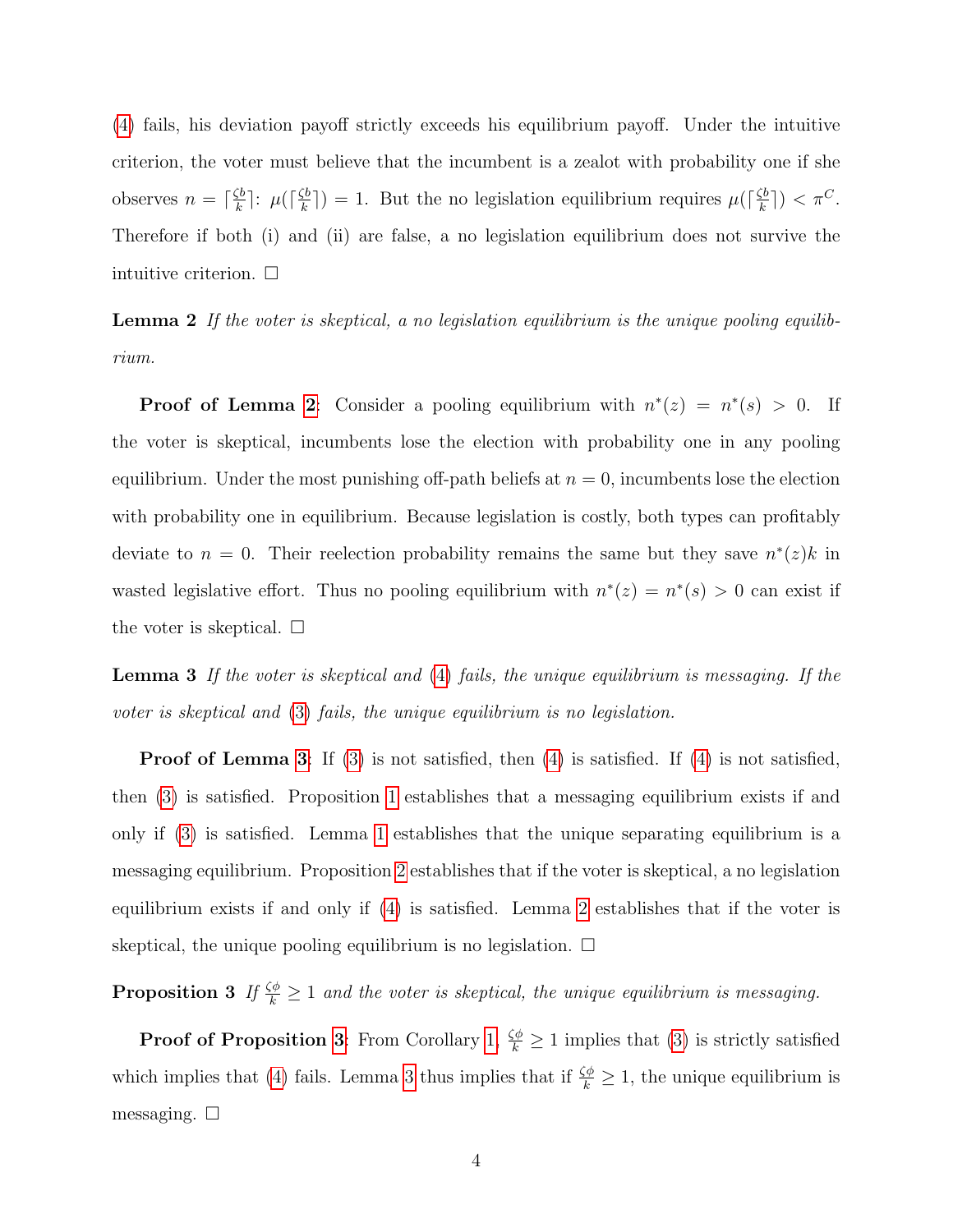**Proposition 4** From the perspective of an outside observer, if  $\pi^C \sim F$ , then the probability that a messaging equilibrium must exist and be unique is increasing in

- the probability that the voter observes messaging,  $\zeta$
- the probability that the policy window opens,  $\rho$
- the extremity of the status quo,  $\lambda$

and decreasing in

- the voter's prior belief that the incumbent is a zealot,  $\pi^I$
- the cost of non-viable legislation,  $k$
- the cost of viable legislation, c

**Proof of Proposition [4](#page-4-3):** In the main text we show that if  $\pi^C \sim F$ , the probability that a messaging equilibrium is guaranteed to exist and be unique is

$$
F(1 - (\frac{k}{\zeta\rho} + c)\frac{1}{\lambda^2}) - F(\pi^I)
$$

A cdf is weakly increasing in its argument. Therefore all else equal, this probability is weakly decreasing in  $\pi^I$ . Note that  $1 - (\frac{k}{\zeta \rho} + c) \frac{1}{\lambda^2}$  $\frac{1}{\lambda^2}$  is decreasing in k and c and increasing in  $\zeta$ ,  $\rho$ , and  $\lambda^2$ . Therefore the probability is weakly decreasing in k and c and weakly increasing in  $\zeta$ ,  $\rho$ , and  $\lambda^2$ .  $\square$ 

<span id="page-5-0"></span>Proposition 5 (Extent of Messaging) In a messaging equilibrium, the number of times that the zealot legislates is increasing in office benefit, b, and the probability that the voter observes legislative activity,  $\zeta$ , and decreasing in the cost of conducting non-viable legislation, k.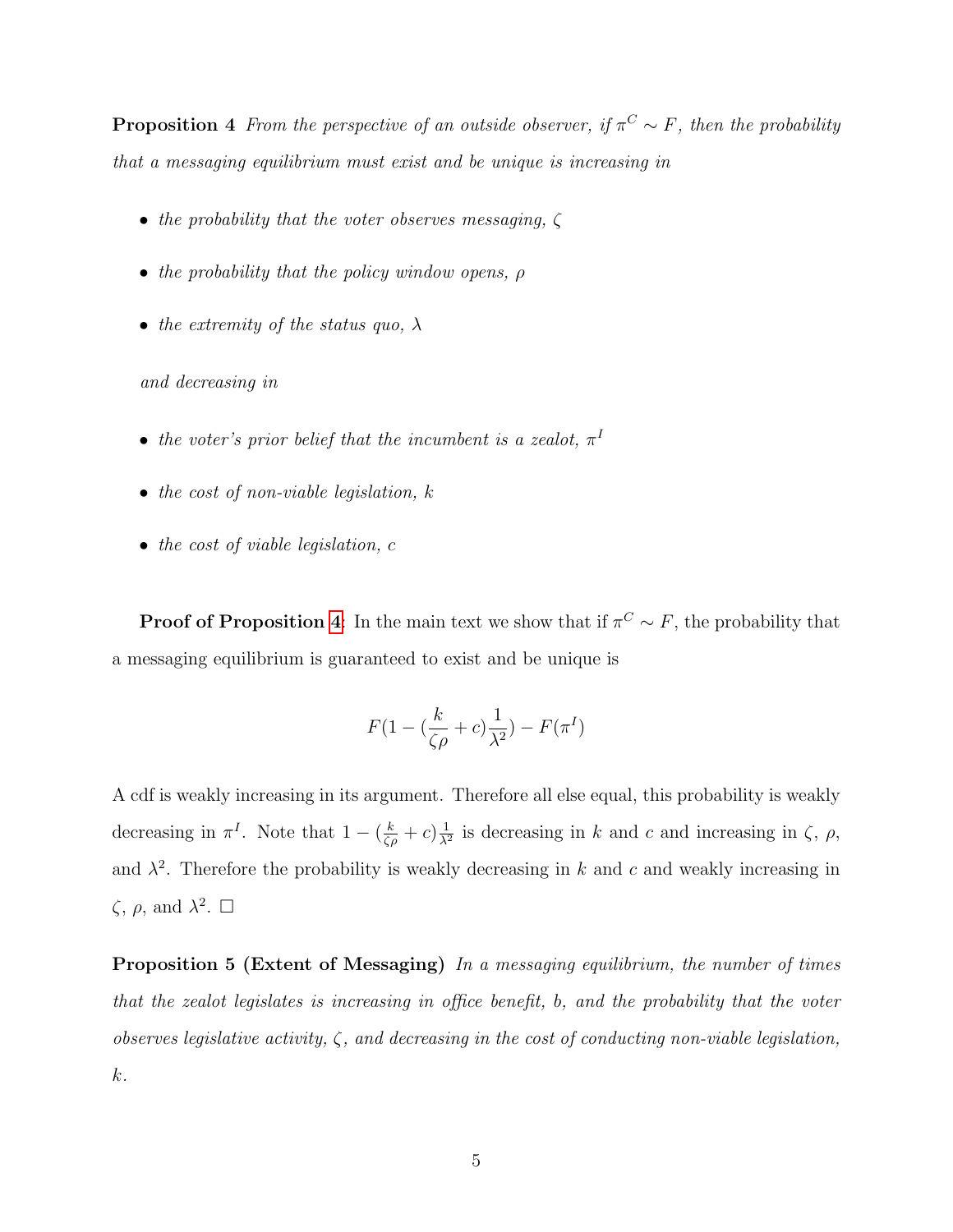**Proof of Proposition [5](#page-5-0):** From Proposition [1,](#page-1-2) the zealot legislates  $n^*(z) = \lceil \frac{\zeta b}{k} \rceil$  $\frac{\zeta b}{k}$  in a messaging equilibrium. The ceiling function is weakly increasing in its argument.  $\Box$ 

<span id="page-6-0"></span>Proposition 6 (Voter Welfare) The voter's welfare is strictly greater in a messaging equilibrium than a no legislation equilibrium.

Proof of Proposition [6](#page-6-0): In both equilibria, the voter earns the same first-period payoff,  $-\lambda^2$ . We therefore focus on the voter's welfare in the second period. In a messaging equilibrium, the voter's ex ante expected second-period utility is

$$
-\lambda^2[\pi^I(1-\rho) + (1-\pi^I)(1-\rho)\pi^C + (1-\pi^I)(1-\pi^C)]
$$

In a no legislation equilibrium with a trusting voter, the voter's ex ante expected utility is

$$
-\lambda^2(1-\pi^I\rho)
$$

Rearranging terms, welfare is greater in a messaging equilibrium if and only if

$$
\pi^{I} + (1 - \pi^{I})[(1 - \rho)\pi^{C} + (1 - \pi^{C})] \le 1
$$

Because  $(1 - \rho)\pi^C + (1 - \pi^C) < 1$ , the inequality holds strictly. With a skeptical voter, in a no legislation equilibrium ex ante utility is

$$
-\lambda^2(1-\pi^C\rho)
$$

An analogous argument establishes that welfare is greater in a messaging equilibrium than a no legislation equilibrium when voters are skeptical.  $\Box$ 

Lemma 4 The voter's welfare is greater in a messaging equilibrium than a no legislation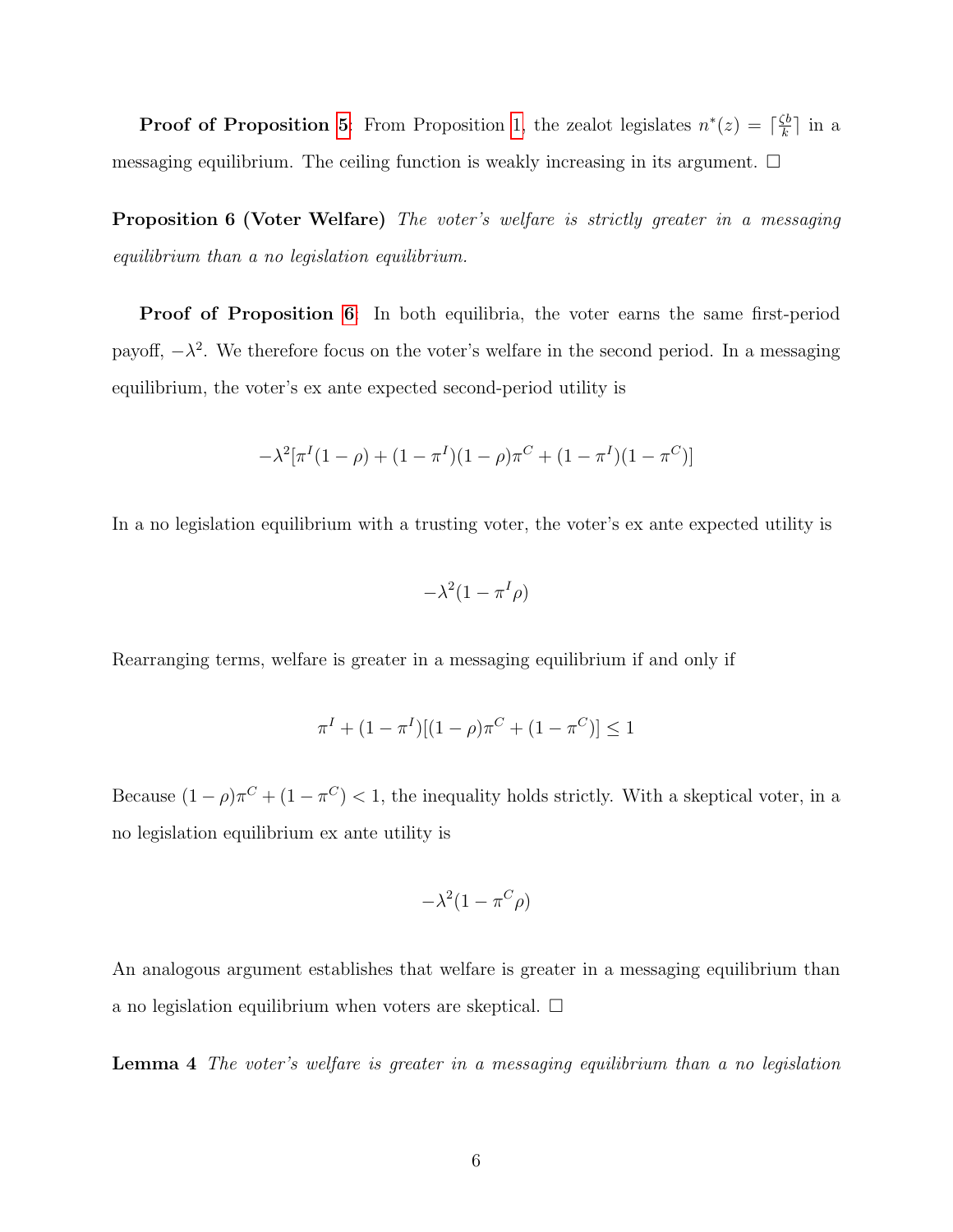equilibrium if and only if

<span id="page-7-1"></span>
$$
\pi^{C}(1 - \pi^{I})\beta(0) \ge \pi^{I}[\beta(q^{*}(0)) - \beta(q^{*}(\lceil \frac{b}{k_{n}} \rceil))]
$$
\n(7)

#### <span id="page-7-2"></span>Proof of Lemma [4](#page-7-1): See Lemma [E4](#page-17-0) below. □

Proposition 7 The value of messaging to the voter is increasing in

- the probability that the challenger is a zealot,  $\pi^C$
- the cost of messaging,  $k_n$

and decreasing in

- the ex ante probability that the incumbent is a zealot,  $\pi^{I}$
- the legislator's office benefit, b
- the degree to which messaging and quality investment are substitutes,  $k_{nq}$

**Proof of Proposition [7](#page-7-2):** See Proposition [E1](#page-1-3) below.  $\Box$ 

# <span id="page-7-0"></span>E Extension: Quality of Legislation

In this section we present our extension of the baseline model. In the main text we assume, as in the baseline model, that legislators in the second period and voters are non-strategic. Here we allow all players to be strategic. In doing so we show that the assumptions we make about non-strategic legislator and voter behavior in the main text are rationalized by equilibrium strategies in the complete model.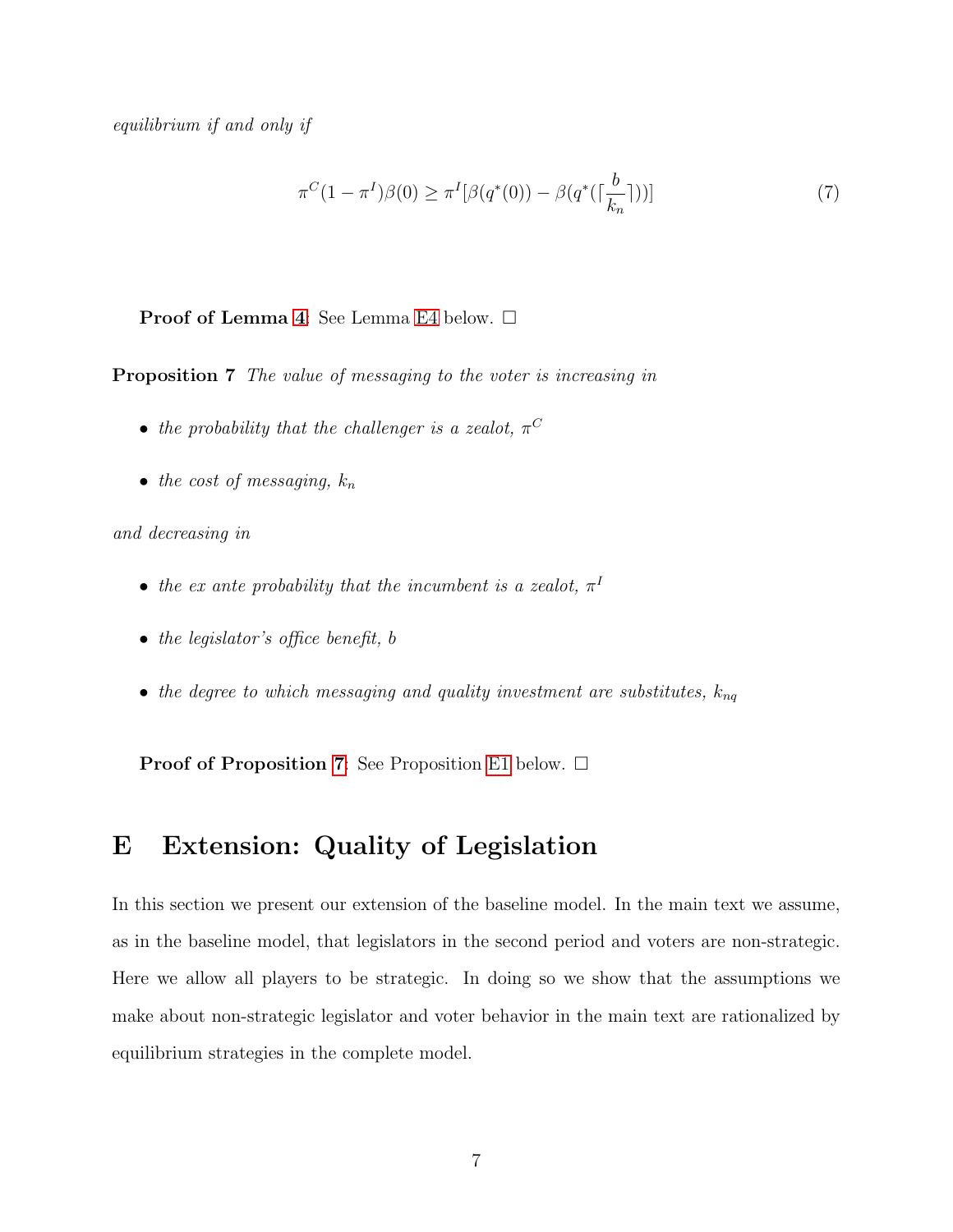#### <span id="page-8-0"></span>E.1 Setup

In the baseline model we assume that the status quo is repealed and replaced with probability one whenever a legislator chooses to do so if the policy window opens. In this extension we introduce randomness into the policy outcome following an attempt at repeal. In the first period, the legislator selects a level investment in future legislation,  $q \in Q = \mathbb{R}_{+}$ . If the legislator attempts to alter the status quo when the policy window opens, this is successful with probability  $\beta(q)$ . With probability  $1 - \beta(q)$ , the repeal is unsuccessful and the status quo remains in place. We assume that  $\beta(\cdot)$  is strictly increasing and concave with  $\beta(0) > 0$ and that investment is specific to a legislator. That is, a zealot who is defeated in period one cannot pass the investment made in the first period on to a replacement. Newly elected challengers successfully change the status quo in the event that the policy window opens with probability  $\beta(0)$ . If the policy window opens in the second period, the legislator chooses whether to attempt to change the status quo. If he is unsuccessful after this single attempt, the policy window closes.

Investment in a future plan to alter the status quo is costly. Doomed legislative effort moreover is a substitute for investment and raises the marginal cost of investing in future success. For consistency with the baseline model and clarity we assume that the legislator's cost function is

$$
c(n,q) = nk_n + qk_q + nqk_{nq}
$$

with  $k_n, k_q, k_{nq} > 0$  although our results generalize to any cost function that is strictly increasing and weakly convex in both inputs with a positive cross-partial derivative. Let,  $n_t \in N = \mathbb{N}$  represent the number of times that a legislator attempts to repeal and replace the status quo in legislative period  $t \in \{1,2\}$ . To economize on notation we assume that an attempt to replace the status quo in the second period costs  $k_n$ , although our results generalize to a second-period cost of viable legislation that is distinct from the cost of nonviable legislation. Voters observe the extent of legislation in the first period but do not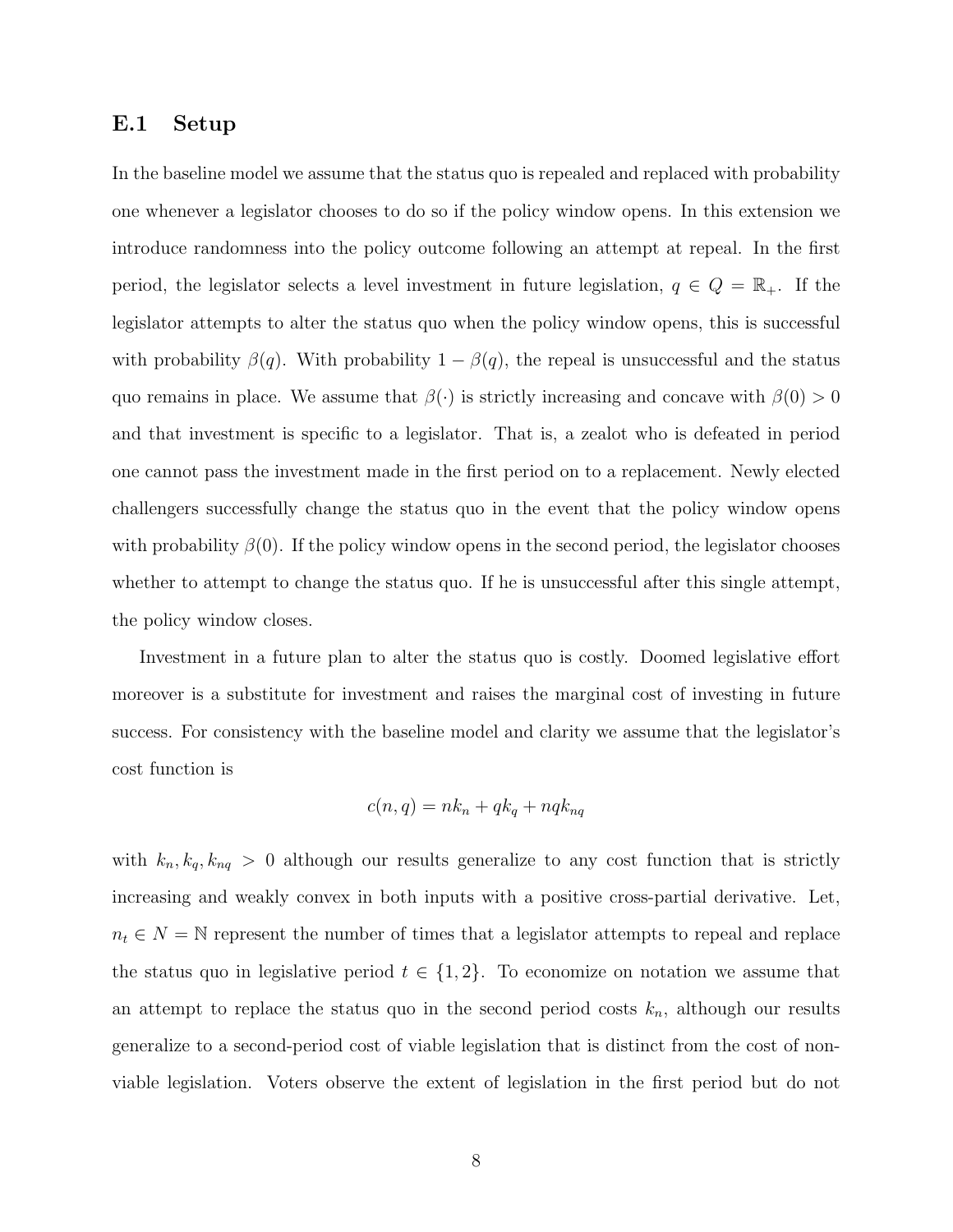observe the legislator's investment in future legislation. This investment is private nonverifiable information. As in the baseline model the status quo is  $\lambda$ , office benefit is b, the incumbent is a zealot with probability  $\pi^I$ , the challenger a zealot with probability  $\pi^C$ , and policy window opens with probability  $\rho$ . For simplicity we assume that the voter always observes legislative effort  $(\zeta = 1)$ . The legislator and voter's ideal points and policy loss functions remain the same as in the baseline model.

The sequence of play is illustrated in Figure [1.](#page-9-0) First, Nature draws the incumbent legislator's type. The legislator then selects legislative effort and quality investment,  $(n_1, q)$ . The voter observes  $n_1$  and reelects the incumbent or elects the challenger. After the election, Nature draws the challenger's type and determines whether the policy window opens or not. In the second period, the legislator decides whether or not to legislate. If the legislator declines to legislate,  $\lambda$  remains policy. If the legislator chooses to legislate, Nature determines whether the final policy outcome is 0 or the status quo,  $\lambda$ . With probability  $\beta(q)$ , the policy outcome is 0. Otherwise, the status quo,  $\lambda$ , remains in place. Payoffs are realized and the game ends.

<span id="page-9-0"></span>

Figure 1: Sequence of play with quality investment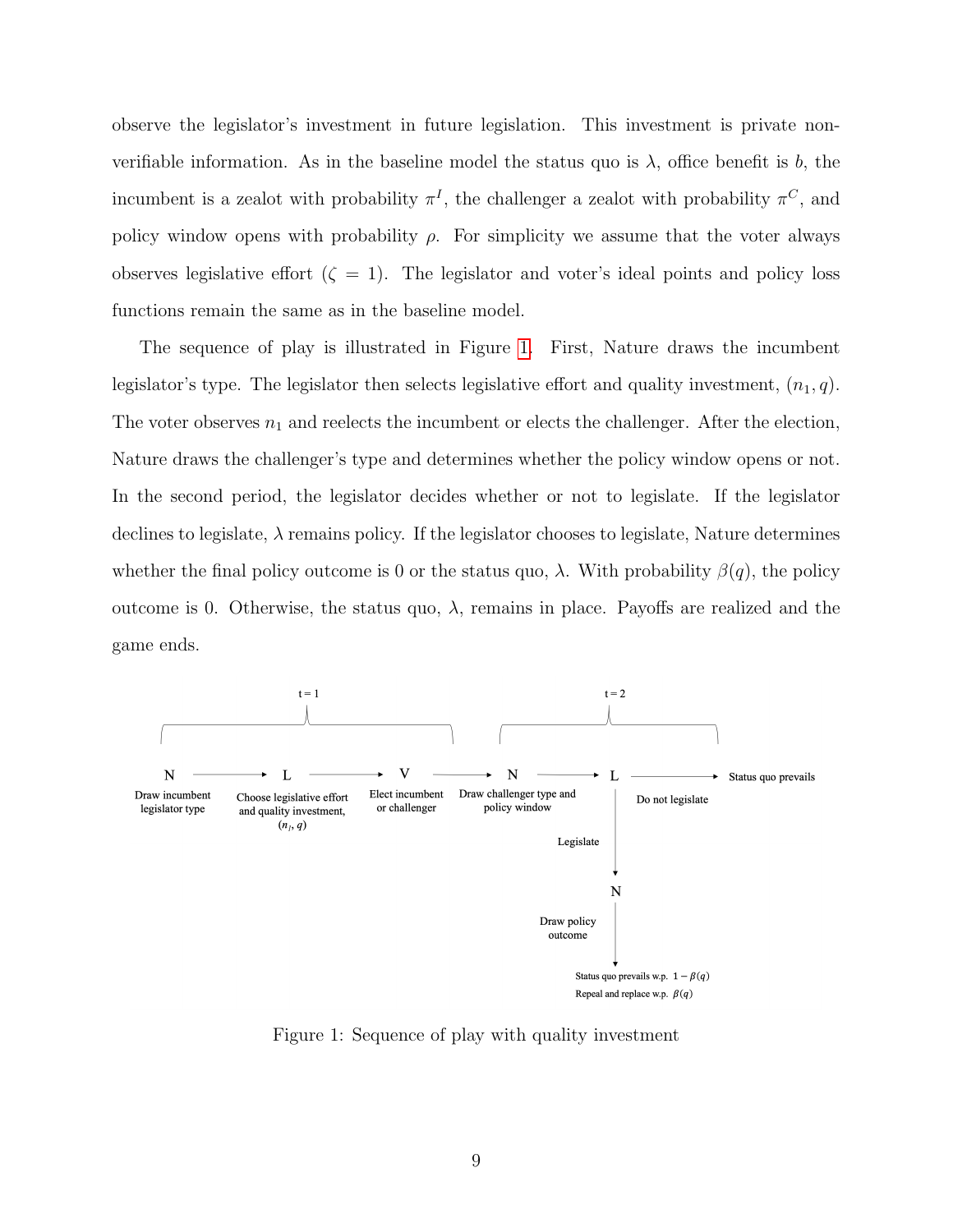## <span id="page-10-0"></span>E.2 Extension Strategies and Beliefs

Let  $p \in P = \{0,1\}$  indicate whether or not the policy window is open at the start of the second legislative period. A pure strategy for an incumbent bureaucrat is a mapping

$$
m_I:\Gamma\times P\to \mathbb{N}^2\times Q
$$

that returns a triple  $(n_1, n_2, q)$ . A pure strategy for a challenger is defined similarly as

$$
m_C: \Gamma \times P \to \mathbb{N}
$$

and returns a second period level of effort,  $n_2$ . A pure strategy for the voter is a mapping from the set of all information sets distinguished by the level of effort  $n_1$  she observes,

$$
w: \Psi \to \{I, C\}
$$

Her beliefs at information set  $\psi = n_1$  are represented by a probability distribution over  $\Gamma \times Q$ ,  $f(n_1)$ . For any  $f(n_1)$ , let  $\zeta(n_1) \equiv Pr(\gamma = z, q = q^*(n_1)|n_1)$  and  $\eta(n_1) \equiv Pr(\gamma = s, q = 0|n_1)$ where  $q^*(n_1)$  is defined below (and in the main text) as the zealot's optimal level of investment given  $n_1$ .

## <span id="page-10-1"></span>E.3 Equilibrium

We consider weak sequential equilibria that satisfy the intuitive criterion analogous to the messaging and pooling equilibria in the baseline model.

Second-period equilibrium strategies are straightforward. Slackers never legislate. Zealots do not legislate if the policy window remains closed. Both cases result in no change to the status quo. If the policy window opens, zealots legislate if there is a sufficiently high probability of changing the status quo relative to the cost of attempting repeal:  $k_n \leq \lambda^2 \beta(q)$ . We assume that  $k_n \leq \lambda^2 \beta(0)$  so that zealots always legislate if the policy window opens.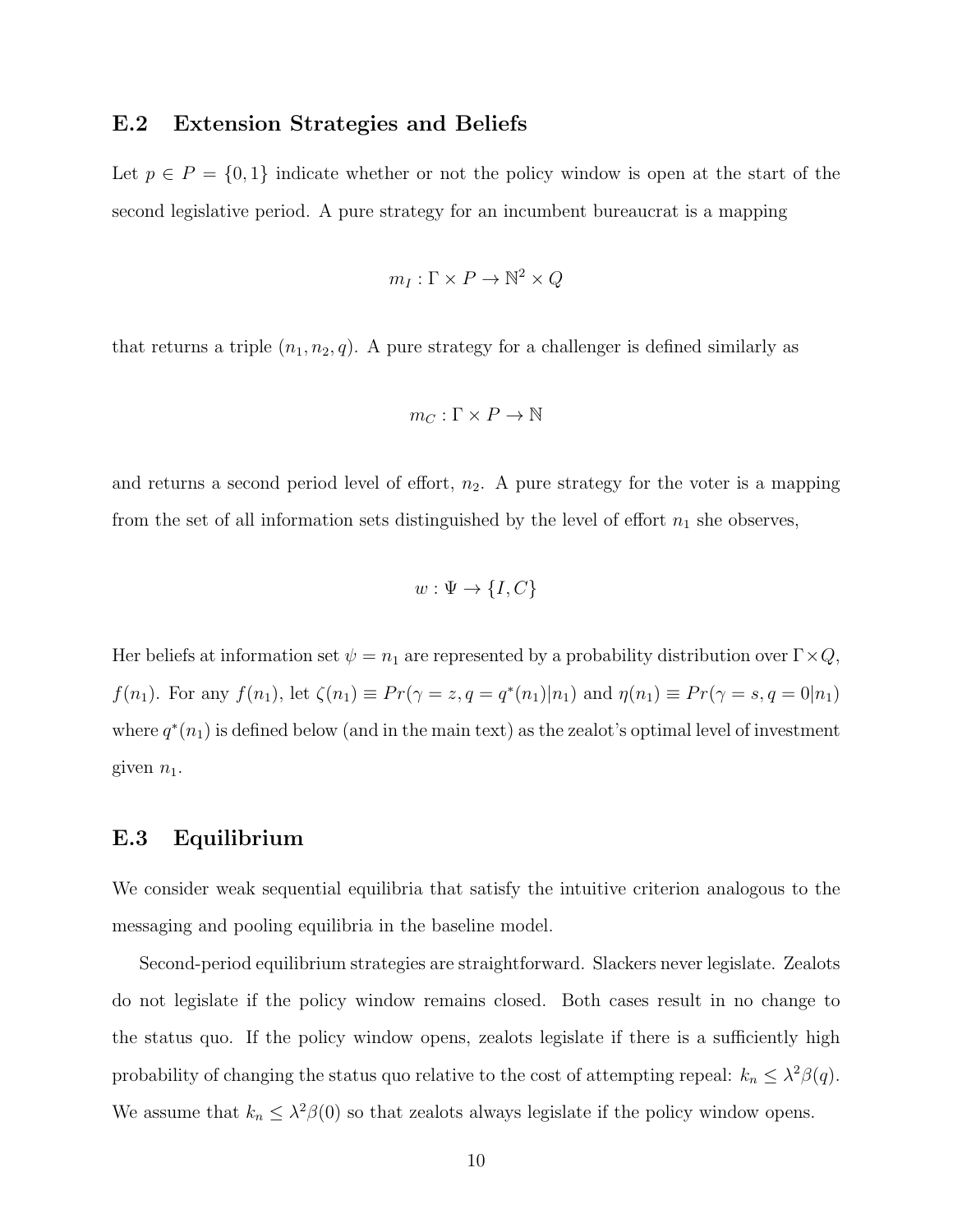Given these strategies, the voter's optimal choice of candidate depends on her beliefs about both the incumbent legislator's type and the amount of effort he has expended on developing legislation. In the baseline model, if the voter believes the incumbent is less likely to be a zealot than the challenger, it is always optimal to choose the challenger. Now incumbent zealots are at least as effective at changing policy than new zealots. Accordingly, voters may prefer an incumbent to a challenger even if she believes that the challenger is more likely to be a zealot.

In a messaging equilibrium, the zealot chooses the least amount of visible legislative effort necessary to distinguish himself from the slacker. Because the voter does not observe  $q$ , the zealot can only credibly commit to investing  $q^*(n_1)$  in the quality of future legislation where

$$
q^*(n_1) \equiv \underset{q}{\arg \max} \quad \lambda^2 \rho \beta(q) - qk_q - qn_1k_{nq}
$$

is level of investment that maximizes the zealot's utility when he is retained and legislates for  $n_1$  rounds. It is straightforward to check that  $q^*(n_1)$  is decreasing in  $n_1$ . The more effort the zealot is required to spend messaging, the less effort he devotes towards developing an effective plan to implement if the policy window opens. In any equilibrium, the slacker invests nothing in future legislation. As in the baseline model, the minimum amount of equilibrium nonviable legislation that the zealot must enact to separate from the slacker is  $n^* \equiv \lceil \frac{b}{k} \rceil$ . Also as in the baseline model, a messaging equilibrium exists whenever zealots are willing to exert more visible legislative effort to ensure retention than slackers. Formally, this requires an incentive compatibility condition for a messaging equilibrium analogous to [\(3\)](#page-1-2):

<span id="page-11-0"></span>
$$
b - \rho k_n - q^*(n^*)(k_q + k_{nq}n^*) + \lambda^2[\beta(q^*(n^*)) - \pi^C\beta(0)] \ge 0
$$
 (E1)

Lemma E1 (Extension Messaging Equilibrium) The following is an equilibrium if and only if [\(E1\)](#page-11-0) is satisfied. Legislator's strategies are  $m_I^*(z,p) = (n^*, p, q^*(n^*)), m_I^*(s,p) =$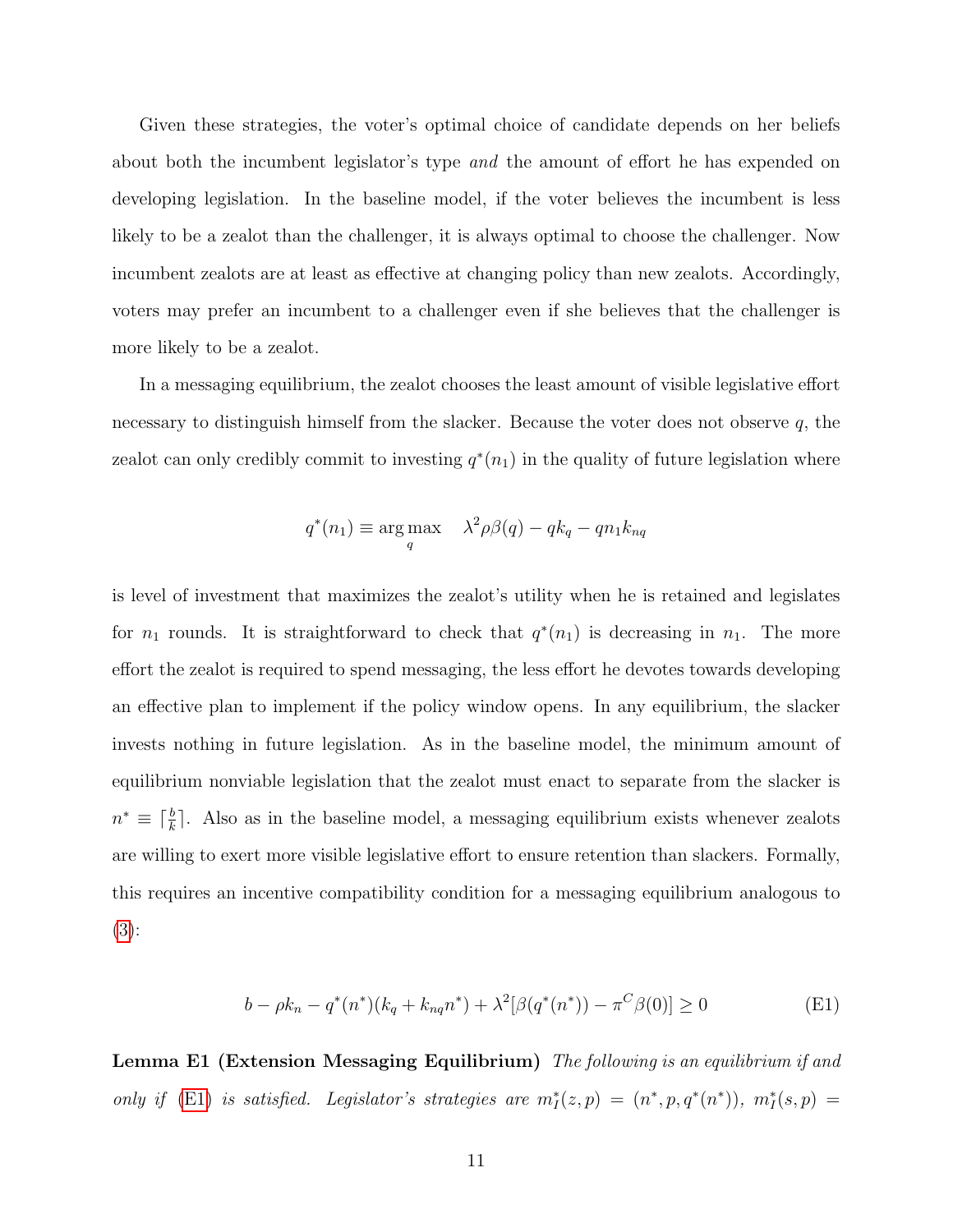$(0,0,0), m^*_{\mathcal{C}}(z,p) = p, m^*_{\mathcal{C}}(s,p) = 0.$  The voter's strategy is  $w^*(n_1) = 1$  if  $n_1 \geq n^*$ ,  $w^*(n_1) = 0$  if  $n_1 < n^*$ . The voter's beliefs are such that  $\zeta(n_1) = 1$  if  $n_1 \geq n^*$  and  $\zeta(n_1) = 0$ if  $n_1 < n^*$ .

**Proof of Lemma [E1](#page-2-1)**: We begin by showing that  $(E1)$  is a necessary condition for the equilibrium to exist. Given the strategies specified in the definition, the zealot's equilibrium expected payoff is

$$
b - \rho k_n - \lambda^2 (1 - \rho \beta(q^*(n^*))) - q^*(n^*)(k_q + k_{nq}n^*)
$$

If the zealot instead exerts no legislative effort and is replaced by a challenger, it is optimal for him to also exert no effort investing in future legislation, as all investment goes to waste if he is not reelected. Unless the policy window opens, his replacement is a zealot, and policy implementation is successful, he suffers policy loss. His payoff from this action is therefore

$$
-\lambda^2(1-\rho\pi^C\beta(0))
$$

His equilibrium payoff exceeds this if and only if [\(E1\)](#page-11-0) is satisfied.

We now show that  $(E1)$  is a sufficient condition for the messaging equilibrium to exist. It is straightforward to check that second-period legislator strategies are optimal. If the policy window opens, it is optimal for the zealot to repeal and replace the status quo for all  $q$  if and only if the policy window opens under the assumption that  $k_n \leq \lambda^2 \beta(0)$ . Slackers do not benefit from policy and therefore maximize their second-period payoff by not legislating.

If the voter elects the challenger, her expected payoff is  $-\lambda^2(1-\rho\pi^C\beta(0))$ . Given the beliefs specified in equilibrium, if  $n_1 \geq n^*$ , her payoff from electing the incumbent is  $-\lambda^2(1-\lambda^2)$  $\rho \beta q^*(n_1)$ ). This exceeds her payoff from electing the challenger. Her strategy for all  $n_1 \geq n^*$ is therefore optimal. If  $n_1 < n^*$ , her payoff from electing the incumbent is  $-\lambda^2$  which is lower than her payoff from electing the challenger. Her strategy for all  $n_1 < n^*$  is therefore optimal.

For  $n_1 = 0$  and  $n_1 = n^*$ , her beliefs satisfy Bayes' rule. Off path, by the definition of  $n^*$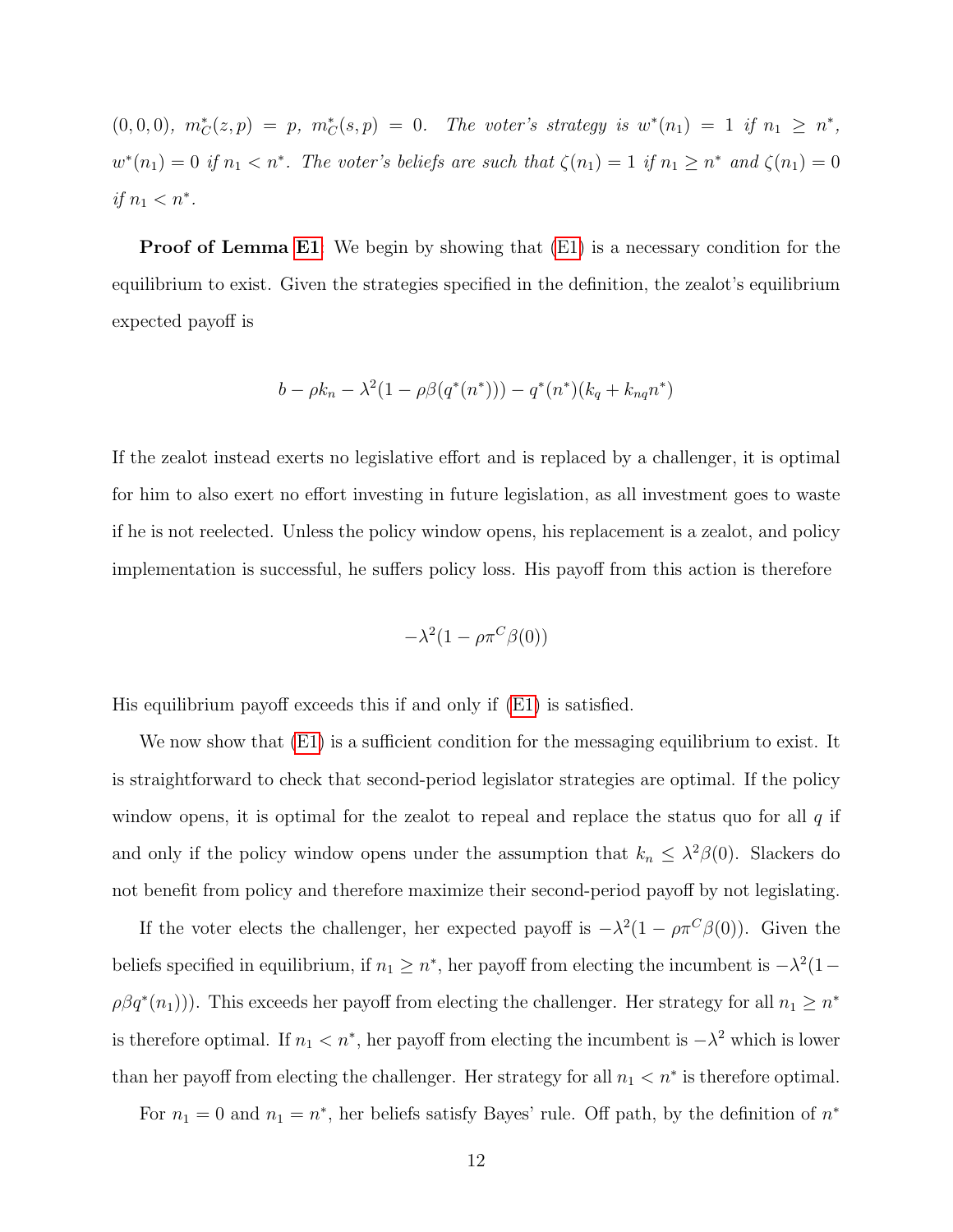slackers are strictly worse off than in equilibrium if they exert  $n_1 > n^*$ . Therefore the voter's belief that the legislator is a zealot with probability one survives the intuitive criterion. Her belief that the zealot chooses q to maximize her payoff given that she invests  $n_1$  is consistent with this belief. For  $n_1 < n^*$  off path, the slacker is strictly better off than in equilibrium if he is retained. Therefore the voter's belief that the legislator is a slacker satisfies the intuitive criterion. Her belief that the slacker chooses  $q$  to maximize her payoff is consistent with this belief.

Because  $q$  is unseen and the slacker does not care about policy, his optimal strategy is to never invest in future legislation. Given the voter's strategy, any number of rounds that results in retention,  $n_1 \geq n^*$ , harms the slacker. Any number of rounds  $n_1 < n^*$  results in the election of the challenger which harms the slacker relative to equilibrium.

Finally, for the zealot any  $n_1 > n^*$  results in retention but reduces her payoff both by imposing greater cost in period one and reducing the probability of successful repeal in period two. Any  $n_1 < n^*$  results in the election of the challenger. If [\(E1\)](#page-11-0) is satisfied, no  $n_1 < n^*$  (in particular  $n_1 = 0$ ) makes her better off. Given that the exerts  $n^*$  in equilibrium,  $q^*(n^*)$  is her unique optimal level of investment. Therefore [\(E1\)](#page-11-0) implies that the equilibrium exists.  $\Box$ 

There are two varieties of pooling equilibria, one in which incumbents are reelected and one in which challengers are elected. If incumbents are reelected in equilibrium, zealots invest  $q^*(0)$  in developing quality future legislation. That is, they direct all of their attention towards the future and maximize the probability of successfully changing the status quo if the policy window opens. This type of pooling equilibrium exists if voters' prior beliefs about the incumbent's type are sufficiently favorable. Voter beliefs necessary to support a pooling equilibrium in which the voter reelects the incumbent are

<span id="page-13-0"></span>
$$
\pi^I \ge \frac{\pi^C \beta(0)}{\beta(q^*(0))}
$$
 (E2)

Lemma E2 (Pooling Equilibrium with Investment) The following is an equilibrium if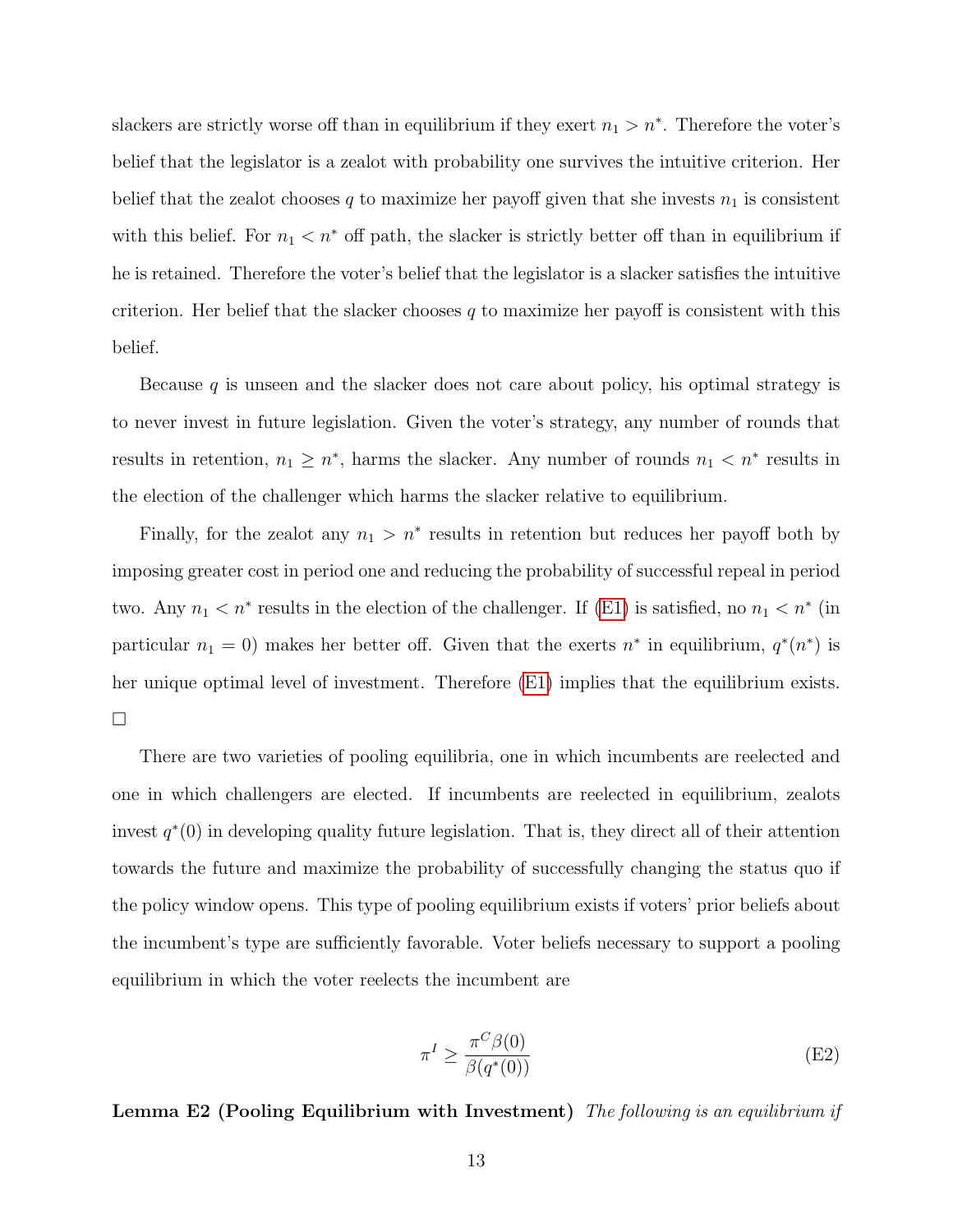and only if [\(E2\)](#page-13-0) is satisfied. The legislators' strategies are  $m_I^*(z, p) = (0, p, q^*(0)), m_I^*(s, p) = (0, p, q^*(0)),$  $(0,0,0), m_C^*(z,p) = p, m_C^*(s,p) = 0.$  The voter's strategy is  $w^*(n_1) = 1$  for all  $n_1$ . On the equilibrium path the voter's beliefs are  $\zeta(0) = \pi^I$ ,  $\eta(0) = 1 - \pi^I$ . Off path,  $\zeta(n_1) = 1$ .

**Proof of Lemma [E2](#page-4-0):** We show in the proof of Lemma [E1](#page-2-1) that second-period legislator actions are optimal. Incumbents are reelected and thus maximize their payoff globally in equilibrium. Thus all that needs to be shown to prove necessity is that the [\(E2\)](#page-13-0) is necessary and sufficient for the voter to reelect the incumbent. On the equilibrium path,  $\zeta(0) = \pi^I$  by Bayes' rule. The voter's equilibrium strategy dictates that she reelect the incumbent. This yields an expected payoff of  $-\lambda^2(1-\rho\pi^I\beta(q^*(0)))$ . If instead she elects the challenger, her expected payoff is  $-\lambda^2(1-\rho\pi^C\beta(0))$ . Rearranging and canceling terms reveals that it is optimal for the voter to reelect the incumbent if and only if  $(E2)$  holds.  $\square$ 

In the pooling equilibrium in which voters elect the challenger, zealots invest nothing in the quality of future legislation, as this costly investment will go to waste. Two conditions are necessary for this type of pooling equilibrium to exist. First, voters must be skeptical. Second, under the intuitive criterion slackers must strictly prefer to exert at least as much visible legislative effort to ensure retention than zealots. Otherwise the zealot can signal his type by passing more doomed legislation than the voter knows the slacker is willing to pass if reelected. This is the opposite of the condition required for a messaging equilibrium, [\(E1\)](#page-11-0). Unless the zealot is indifferent between separating from the slacker and losing the election (which occurs only on a knife-edge in the parameter space), if a messaging equilibrium exists then a pooling equilibrium in which challengers are elected does not exist.

Lemma E3 (Pooling Equilibrium without Investment) The following is an equilibrium if and only if (i)  $\pi^C > \pi^I$  and (ii) [\(E1\)](#page-11-0) holds with equality or fails. The legislators' strategies are  $m_I^*(z, p) = (0, p, 0), m_I^*(s, p) = (0, 0, 0), m_C^*(z, p) = p, m_C^*(s, p) = 0$ . The voter's strategy is  $w^*(n_1) = 0$  for all  $n_1$ . The voters beliefs are  $\zeta(0) = \pi^I$ ,  $\eta(0) = 1 - \pi^I$ , and  $\zeta(n_1) = 1 - \eta(n_1) = 0$  for all  $n_1 > 0$ .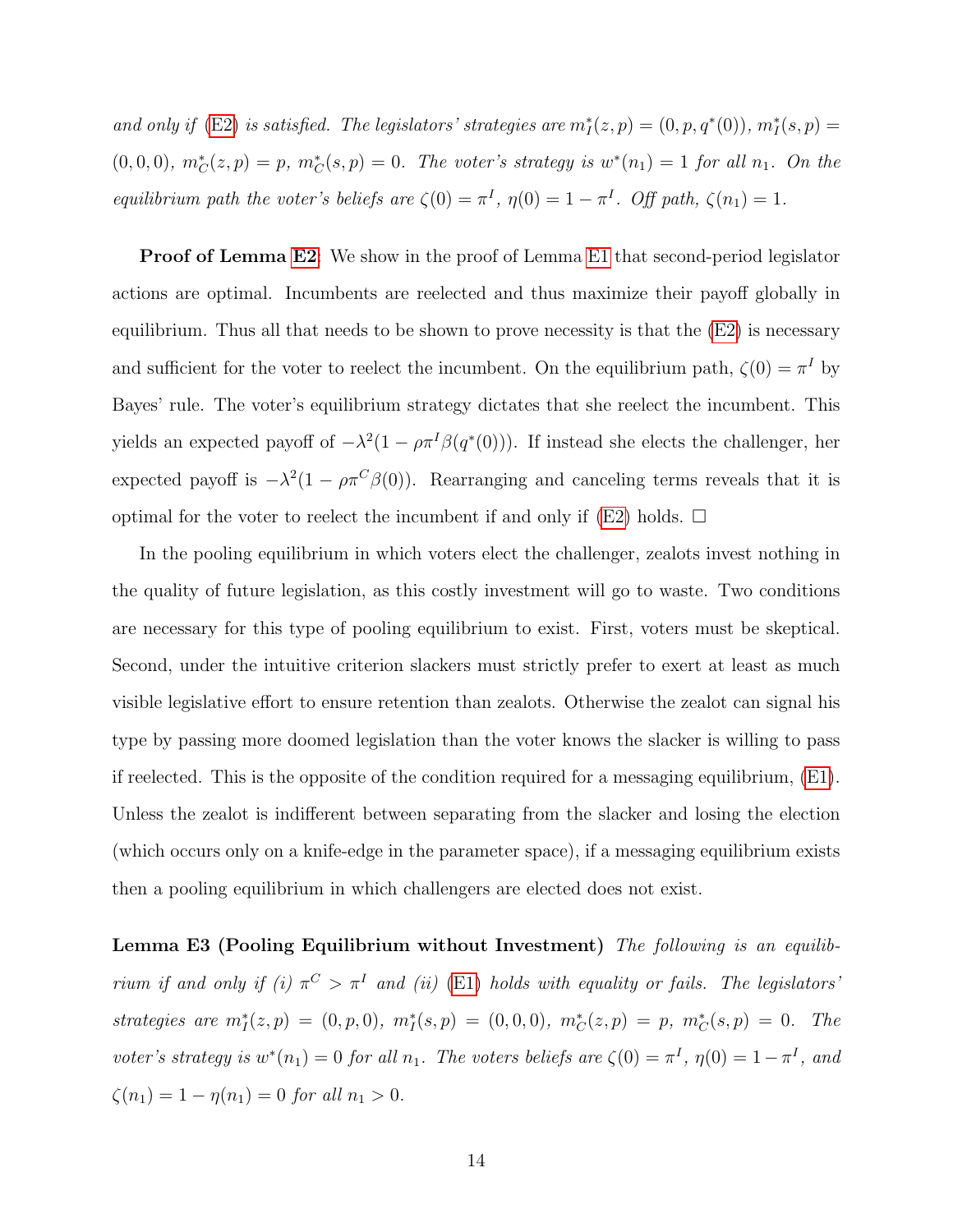**Proof of Lemma [E3](#page-4-1)**: We first show that (i) is a necessary condition for equilibrium. On the equilibrium path, the voter believes the that the legislator invested nothing with probability one and is a zealot with probability  $\pi^{I}$ . Her payoff from reelecting the legislator is therefore  $-\lambda^2(1-\pi^I\rho\beta(0))$ . Her equilibrium payoff is  $-\lambda^2(1-\pi^C\rho\beta(0))$  given that she is supposed to elect the challenger. Equilibrium is weakly more valuable than the deviation only if (i) is satisfied.

We now show that (ii) is necessary. If [\(E1\)](#page-11-0) holds strictly, then the zealot's payoff from legislating  $\lceil \frac{b}{k} \rceil$  $\frac{b}{k_n}$  =  $n^*$  times is strictly greater than his payoff from no legislation and no investment. From the definition of  $n^*$ , the slacker weakly prefers to legislate zero times and lose the election to legislating  $n^*$  and winning. Therefore under the intuitive criterion, the voter must believe that the legislator is a zealot and reelect him. This undermines the existence of the pooling equilibrium.

We now show that the conditions are sufficient for equilibrium. We have established earlier that second-period actions are sequentially rational. The voter's equilibrium strategy is optimal given her beliefs and second-period legislator actions if (i) is satisfied. To show that the off-path beliefs are consistent with the intuitive criterion, note that if (ii) is satisfied with equality or fails then the zealot is no better off legislating  $n^*$  times and being reelected than he is in equilibrium. From the definition of  $n^*$ , the slacker is no better off legislating for  $n^*$  times either. Therefore the beliefs specified survive the intuitive criterion for  $n_1 = n^*$ i.e. that the legislator is a slacker. For  $n_1 > n^*$ , the zealot is worse off if (ii) holds. Therefore pessimistic beliefs also survive the intuitive criterion. Finally for  $n_1 < n^*$  off path, the slacker is strictly better off legislating  $n_1 < n^*$  times if he is retained than in equilibrium. This follows from the definition of  $n^*$ . Therefore the specified off-path beliefs are consistent with the intuitive criterion. Given the voter's strategy, neither the slacker nor zealot can do better than investing nothing in future quality and legislating zero times. Regardless of the actions they take, they lose the election.  $\Box$ 

As discussed in the main text, because our interest in this extension is a welfare com-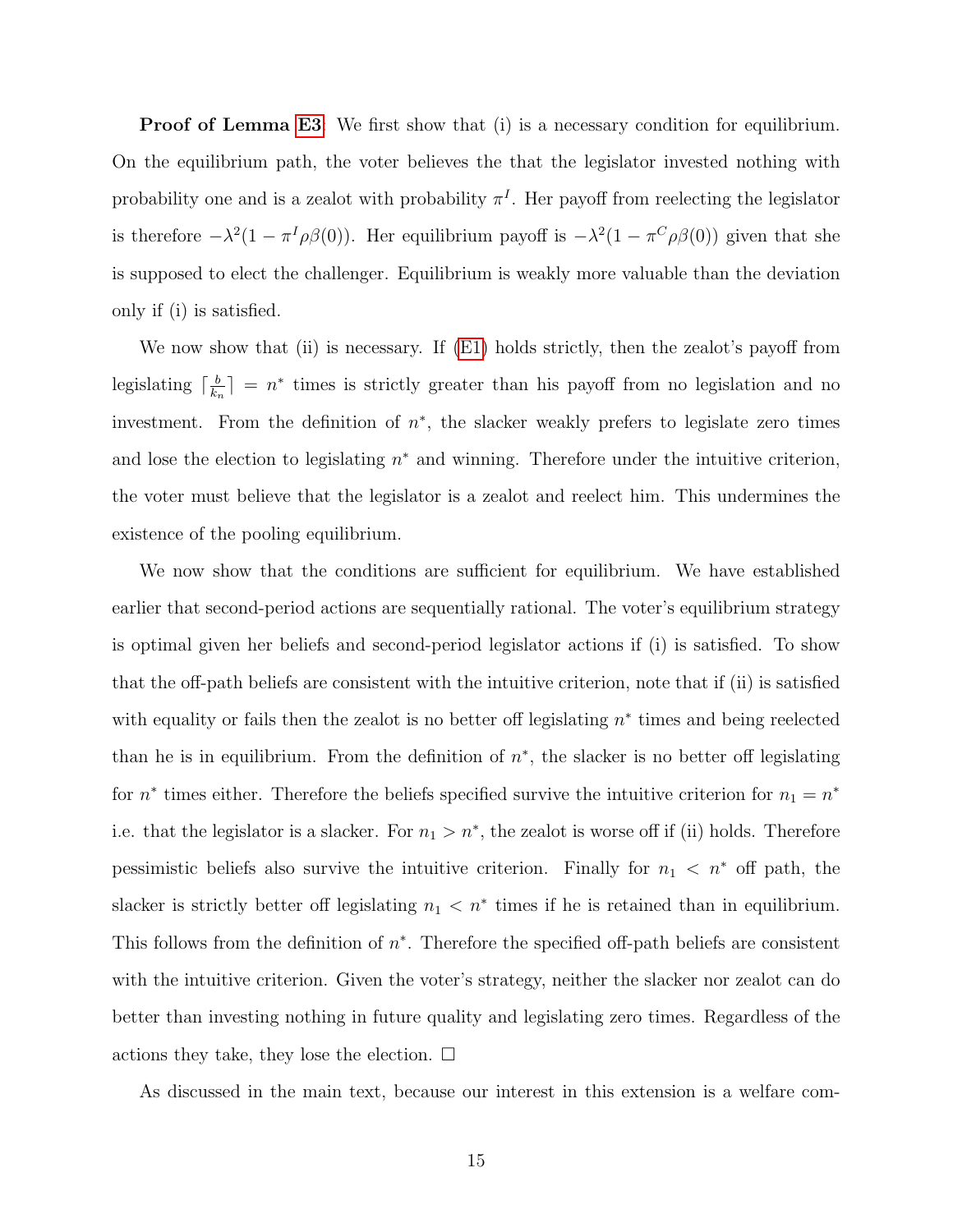parison between equilibria with messaging and equilibria without, we focus on voters who have sufficiently generous prior beliefs such that both a pooling equilibrium with reelection and a messaging equilibrium exist. To assess voter welfare with and without messaging, we compare these two types of equilibria.

### <span id="page-16-0"></span>E.4 Extension Voter Welfare

The voter's welfare can be expressed as the ex ante probability of changing the status quo, conditional on the policy window opening. In a pooling equilibrium, the status quo is changed if the policy window opens with probability

$$
\pi^I\beta(q^*(0))
$$

In this equilibrium, the voter gambles that the incumbent is a zealot and allows him to devote all of his efforts towards future legislation, foregoing a second draw from the pool of candidates if the incumbent is a slacker. In a messaging equilibrium, the status quo changes if the policy window opens with probability

$$
\pi^{I}\beta(q^*(n^*)) + (1 - \pi^{I})\pi^{C}\beta(q^*(0))
$$

In the messaging equilibrium, the voter gets to learn the incumbent's type. Relative to the pooling equilibrium, this yields an added benefit of  $(1 - \pi^I)\pi^C\beta(q^*(0))$ . If the incumbent is a slacker, the voter gets a second attempt at selecting a zealot by voting for the challenger. If the challenger is a zealot, he successfully changes the status quo if given the opportunity with probability  $\beta(q^*(0))$ . This is a lower probability of changing the status quo than an incumbent zealot in either the messaging or pooling equilibrium but it is better than the zero probability of changing the status quo that arises in the pooling equilibrium when the incumbent is a slacker. This benefit of screening comes at a cost in terms of the quality of legislation in the event that the incumbent is a zealot. In the messaging equilibrium, the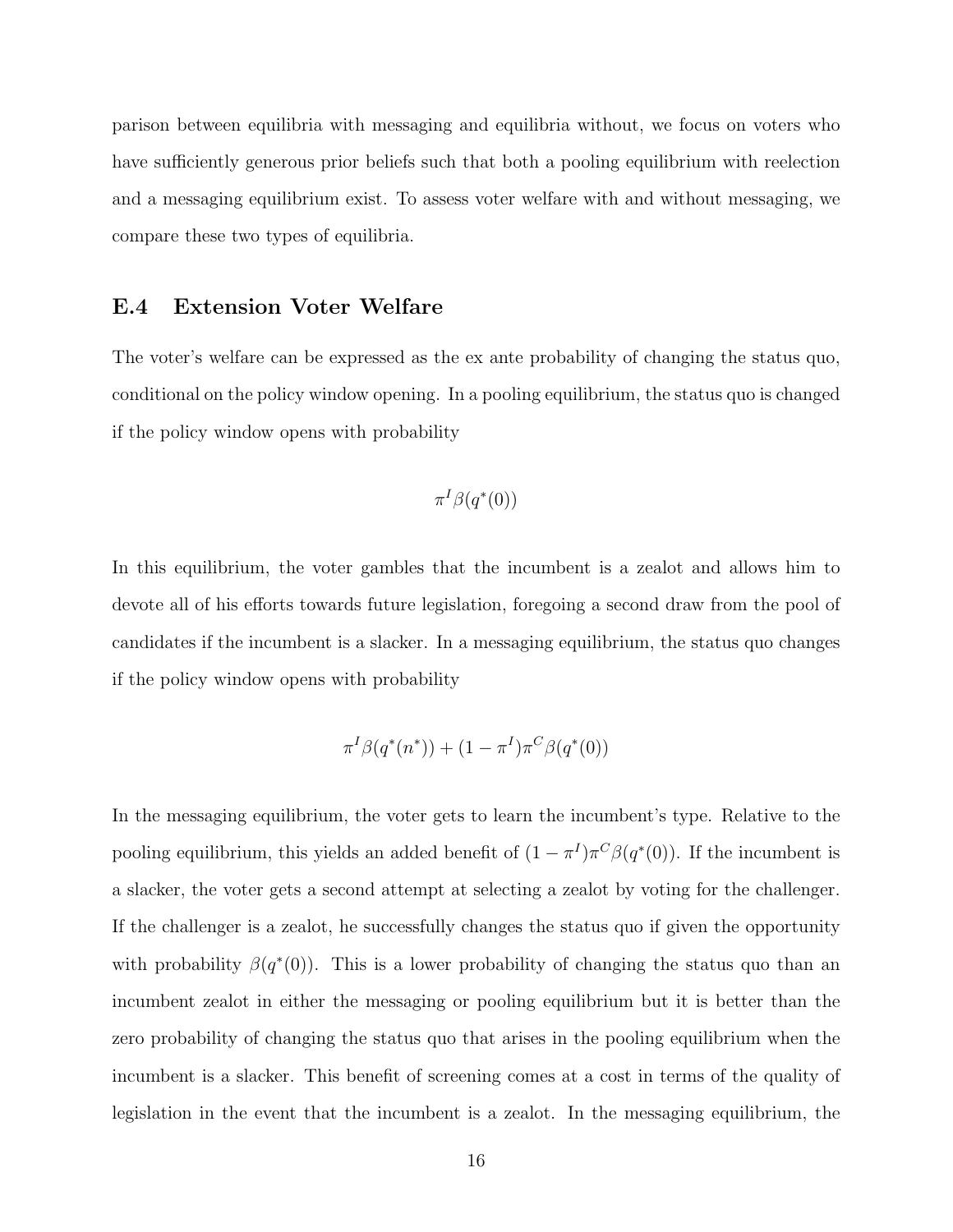incumbent zealot diverts attention away from his plan to successfully change the status quo in order to signal his type to the voter through failed legislation. This cost in terms of the lost probability of changing the status quo is  $\beta(q^*(n^*)) - \beta(q^*(0)).$ 

Lemma E4 The voter's ex ante expected payoff is greater in a messaging equilibrium than a pooling equilibrium if and only if

<span id="page-17-0"></span>
$$
\pi^{C}(1 - \pi^{I})\beta(0) \ge \pi^{I}[\beta(q^{*}(0)) - \beta(q^{*}(n^{*}))]
$$
\n(E3)

#### Proof of Lemma [E4](#page-17-0):

It follows from Lemma [E2](#page-4-0) that the voter's ex ante expected payoff in a pooling equilibrium with investment is

$$
-\lambda^{2}(1-\pi^{I}) + \pi^{I}[-\lambda^{2}(1-\rho) + \rho(-\lambda^{2}(1-\beta(q^{*})))]
$$

From Lemma [E1,](#page-2-1) the voter's expected payoff in a messaging equilibrium is

$$
-\lambda^{2}[1-\rho(\pi^{I}\beta(q_{s}^{*})+\pi^{C}\beta(0)(1-\pi^{I}))]
$$

Setting up the appropriate inequality and rearranging terms yields [\(E3\)](#page-17-0).  $\Box$ 

We can use condition [\(E3\)](#page-17-0) to identify how the voter's welfare in a messaging equilibrium changes with respect to her welfare in a pooling equilibrium. This tells us how the value of messaging to the voter changes as parameters change.

**Proposition E1** The voter's relative welfare in a messaging equilibrium is increasing in

- the expected quality of the challenger,  $\pi^C$
- the cost of legislating,  $k_n$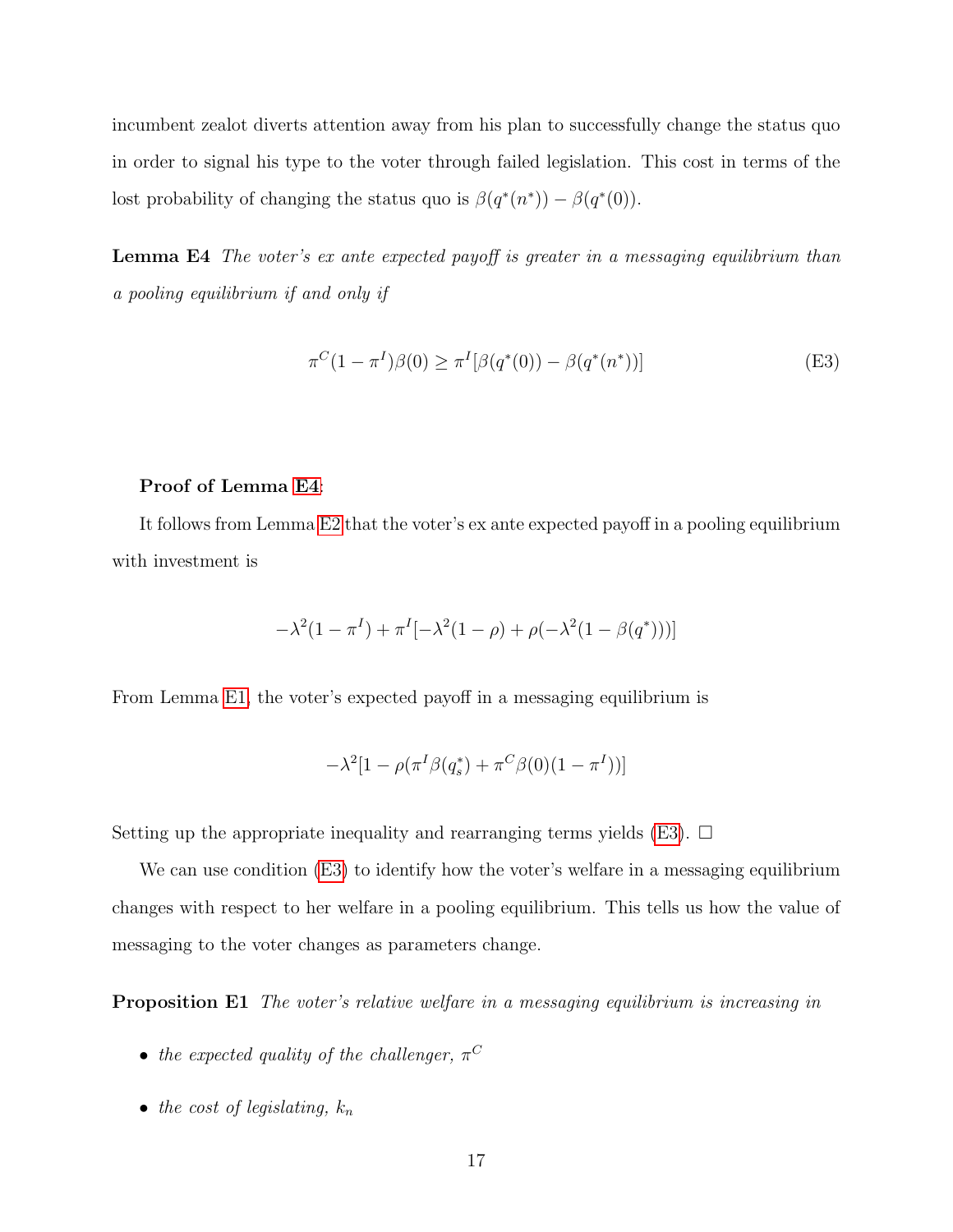and decreasing in

- the ex ante expected quality of the incumbent,  $\pi^I$
- the legislator's office benefit, b
- the degree to which messaging and quality investment are substitutes,  $k_{nq}$

Proof of Proposition [E1](#page-1-3): Lemma [E4](#page-17-0) identifies the condition under which the messaging equilibrium is more valuable than a pooling equilibrium. The solution  $q^*(n_1)$  satisfies the first order condition

$$
\frac{\partial\beta(q)}{\partial q}=\frac{n_1k_{nq}+k_q}{\lambda^2\rho}
$$

Because  $\beta(\cdot)$  is strictly concave,  $\frac{\partial \beta(q)}{\partial q}$  is decreasing in q. It follows that a rise in  $\frac{n_1 k_{nq} + k_q}{\lambda^2 \rho}$ yields a decrease in  $q^*(n_1)$ . We need to compare the relative rates of change of  $q^*(0)$  and  $q^*(n^*)$ . Both terms are increasing in  $\lambda$  and  $\rho$ . Without further assumptions on the third derivative of  $\beta(\cdot)$ , it is ambiguous how  $q^*(0) - q^*(n^*)$  changes. Similarly, both terms are decreasing in  $k_q$ . Without further assumptions, it is unclear which falls more.

A rise in b on the other hand only affects  $q^*(n^*)$ . This raises  $n^*$  which results in a fall in  $q^*(n^*)$ . Similarly a rise in  $k_n$  leads to a fall in  $n^*$  and a rise in  $q^*(n^*)$ . It has no effect on  $q^*(0)$ . A rise in  $k_{nq}$  does not directly affect  $n^*$  but only affects  $\beta(n^*)$  by scaling  $n^*$  in the numerator of the right-hand side of the first order condition.

Finally note that  $\pi^C$  and  $\pi^I$  have no effect on  $q^*(n_1)$  directly or  $n^*$ . It follows from Lemma [4](#page-7-1) that relative welfare in a messaging equilibrium is increasing in  $\pi^C$  and decreasing in  $\pi^I$ .  $\Box$ 

# <span id="page-18-0"></span>M Micro-founded Model

In this section we present a generalized version of the baseline model in the main text. We model the bargaining process between a strategic legislator and strategic veto player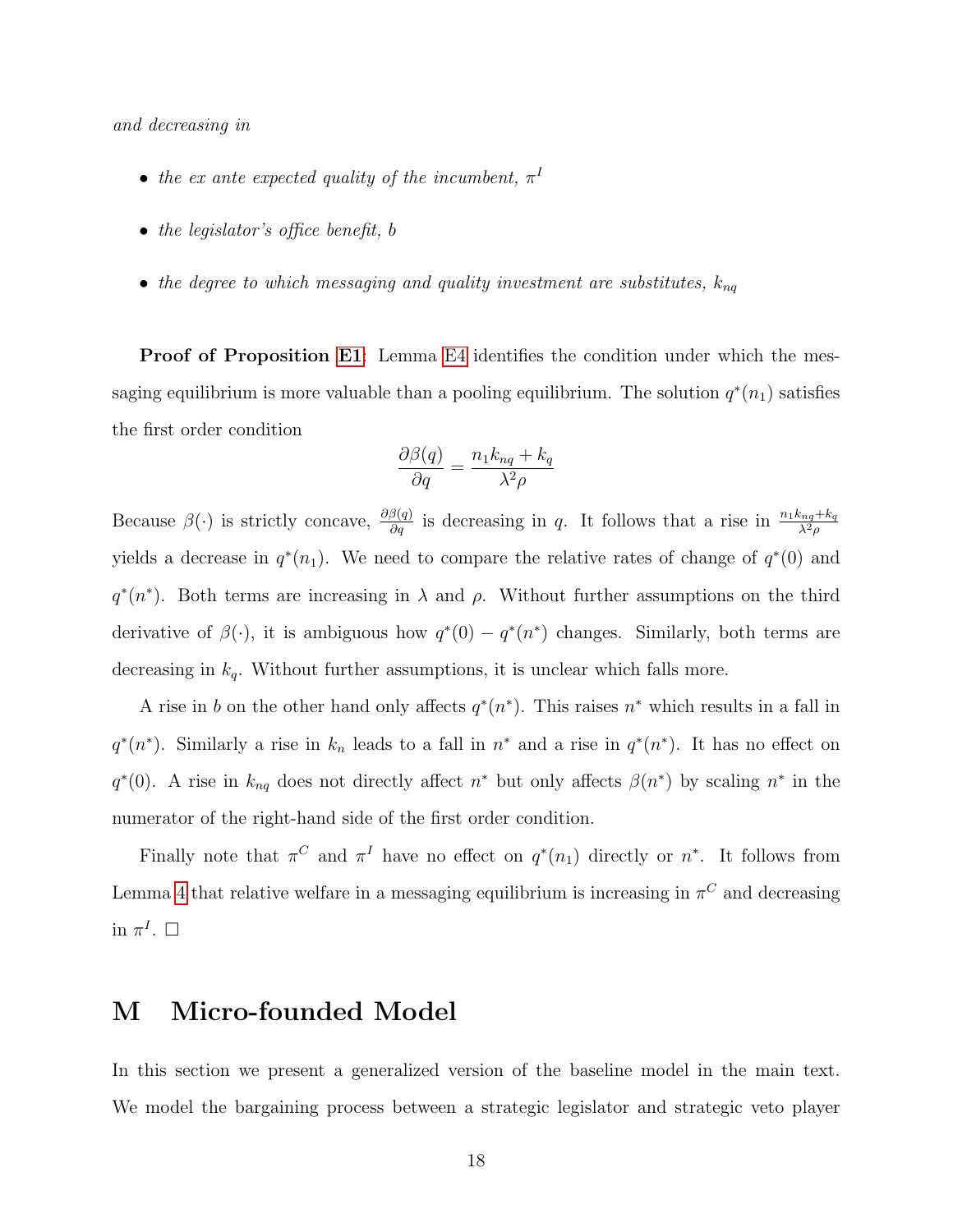with a compact policy space in both legislative periods. The voter is also a strategic player in this model. We show that the simplifying assumptions we make regarding the binary policy space, non-strategic second-period legislator behavior, non-strategic voter behavior, and reduced-form bargaining are rationalized by the general model. It then follows that our results in the baseline model obtain in the generalized model as well.

# <span id="page-19-0"></span>M.1 Setup

There are two periods, denoted with subscripts  $t \in \{1, 2\}$ . The actors are a citizen voter, the voter's representative in the legislature, and a president. There is a one-dimensional policy space,  $X = [0, \lambda]$ . The voter and president are policy oriented. Define  $x_t^f$  as the policy in effect at the end of period  $t$ . There is a status quo policy in place at the start of period one,  $x_0^f$  $_0^J$ , assumed for simplicity to be  $\lambda$ . We normalize the citizen's ideal point to zero. The citizen's payoff in period  $t$  is

$$
u_t^V(x_t^f) = -(x_t^f)^2
$$

and total utility is simply the sum of utilities in the two periods. There is no discounting.

There are two types of presidents, *right* and *left*. A right president's ideal policy is  $\lambda$  and a left president's ideal point is normalized to 0. The president's type is common knowledge. The first-period president is a right president. With probability  $\rho \in (0,1)$ , the second-period president is a left president. Formally, denote the president's type  $\theta \in \Theta = \{l, r\}$ . A right president's payoff in period t is

$$
u_t^P(x_t^f; r) = -(x_t^f - \lambda)^2
$$

A left president's payoff in period  $t$  is

$$
u_t^P(x_t^f; l) = -(x_t^f)^2
$$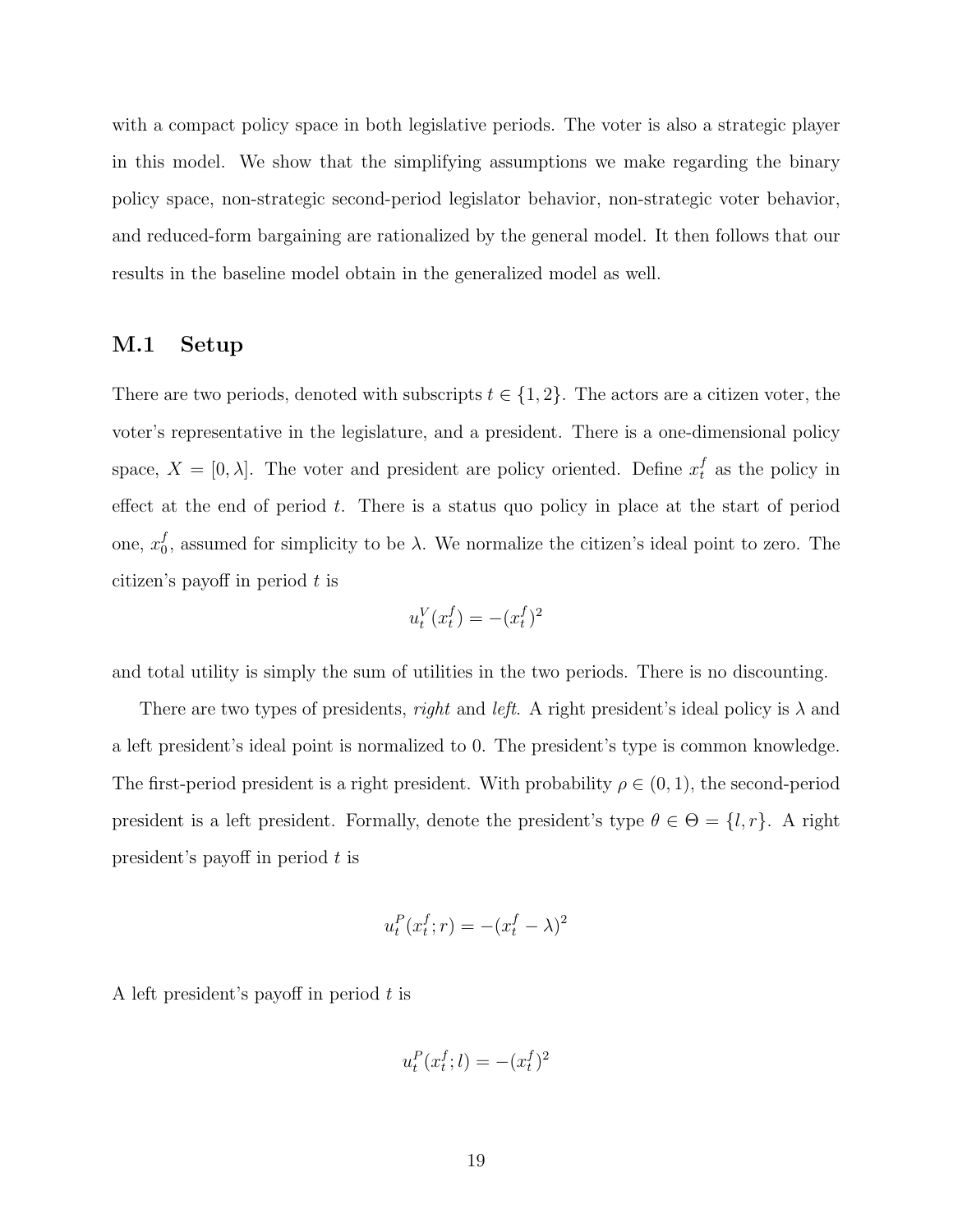The incumbent president does not value policy after leaving office. We think of the status quo as signature policy such as the Affordable Care Act which a president has no interest in replacing with a weaker law even if this hedges against complete repeal after he or she leaves office.

A legislator is either a slacker or a zealot. Formally, the legislator's type is  $\gamma \in \Gamma = \{s, z\}.$ A slacker values only the non-policy benefit of holding office,  $b > 0$ . A zealot additionally values policy. We assume that zealots value policy the same way as the voter with an ideal point of zero and quadratic loss. The legislator's type is private information. An incumbent legislator is a zealot with ex ante probability  $\pi^{I} \in (0,1)$ . A challenger is a zealot with ex ante probability  $\pi^{C} \in (0, 1)$ . We define the legislator's complete utility function after describing the sequence of play.

The sequence of play is as follows, illustrated in Figure [2.](#page-21-0) First Nature selects the incumbent legislator's type. The game then enters a series of rounds of legislative action, each round comprised of legislative action and presidential response. Figure [3](#page-21-1) describes the legislative action stage. In this stage, the legislator may pass a piece of legislation, an attempt to "repeal and replace" the status quo. The content of legislation in round  $\iota$  of period t is a spatial location  $x_t^i \in X$ . Legislating costs the legislator k in time and effort. Given the passage of a bill  $x_t^i$ , the president may veto the legislation or accept it. We assume no recourse to a veto (for example, in a standard veto game the veto-override player is more extreme than the president) so a veto kills the legislation and the status quo  $x_t^f$  $_{t-1}^{J}$  continues to prevail. The legislative action stage may continue indefinitely: the legislator and president may interact potentially an infinite number of times. Either of two choices ends the legislative action stage. If the legislator declines to legislate or the president accepts the legislation, the legislative action stage ends. An end to legislation leads to the electoral stage of the game. In the electoral stage, the voter may either retain the sitting legislator or elect a challenger. The voter observes the legislative action stage with probability  $\zeta$ . Play then enters period two. Nature selects the new president and the challenger's type. Second-period play then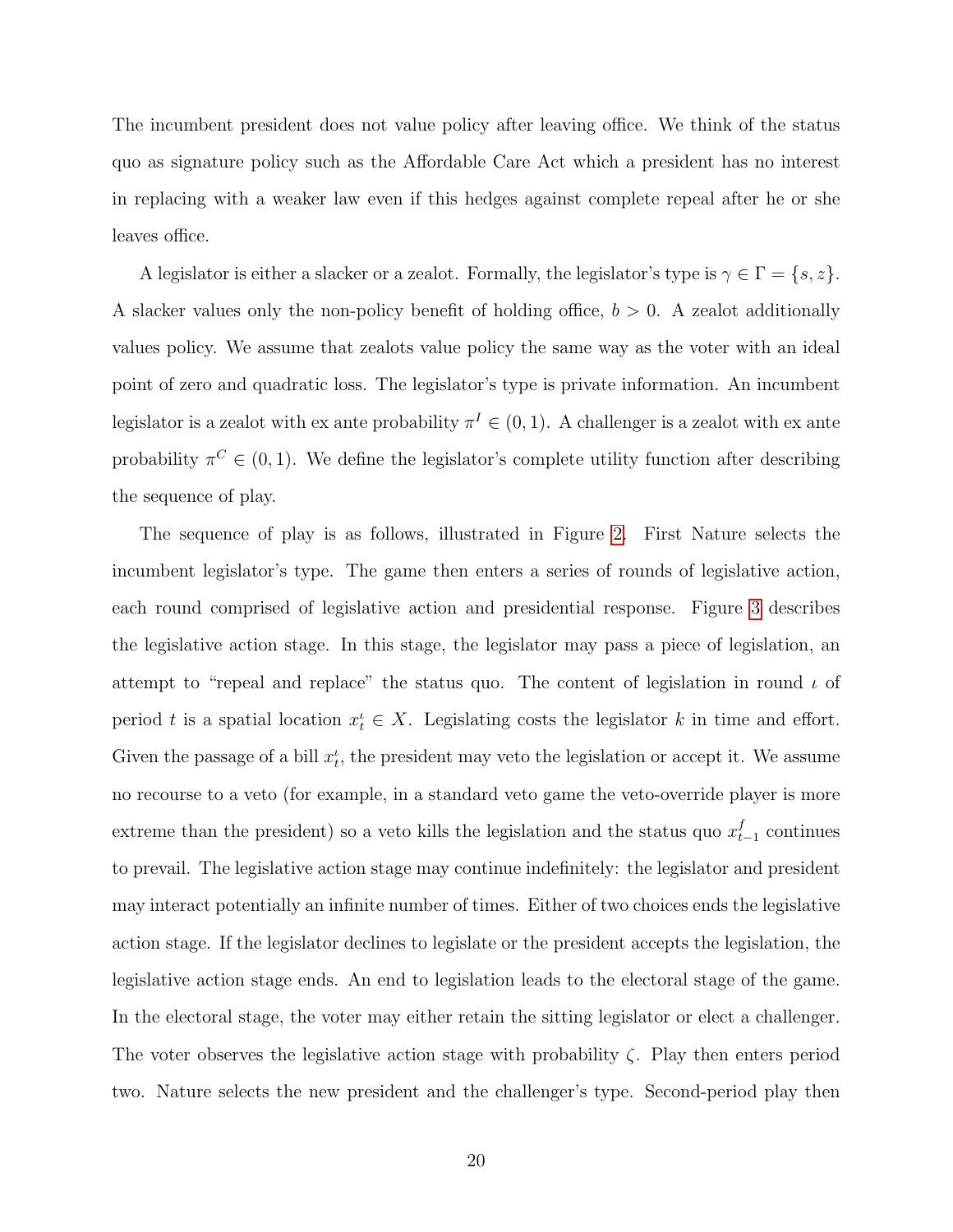consists entirely of another legislative action stage identical to that in period one. Play ends when either the second-period legislator declines to legislate or the second-period president accepts a piece of enacted legislation. Payoffs are realized and the game ends.

<span id="page-21-0"></span>

Figure 2: Sequence of play

<span id="page-21-1"></span>

Figure 3: Legislative action stage

Having defined the sequence of the game, it is now straightforward to describe the legislator's utility. Recall that legislative effort is costly and that only zealots value policy. A zealot in office in period t earns a payoff of

$$
u_t^L(x_t^f, n_t; z) = b - (x_t^f)^2 - n_t k
$$

where  $n_t$  is the number of times the legislator passes legislation in the legislative action stage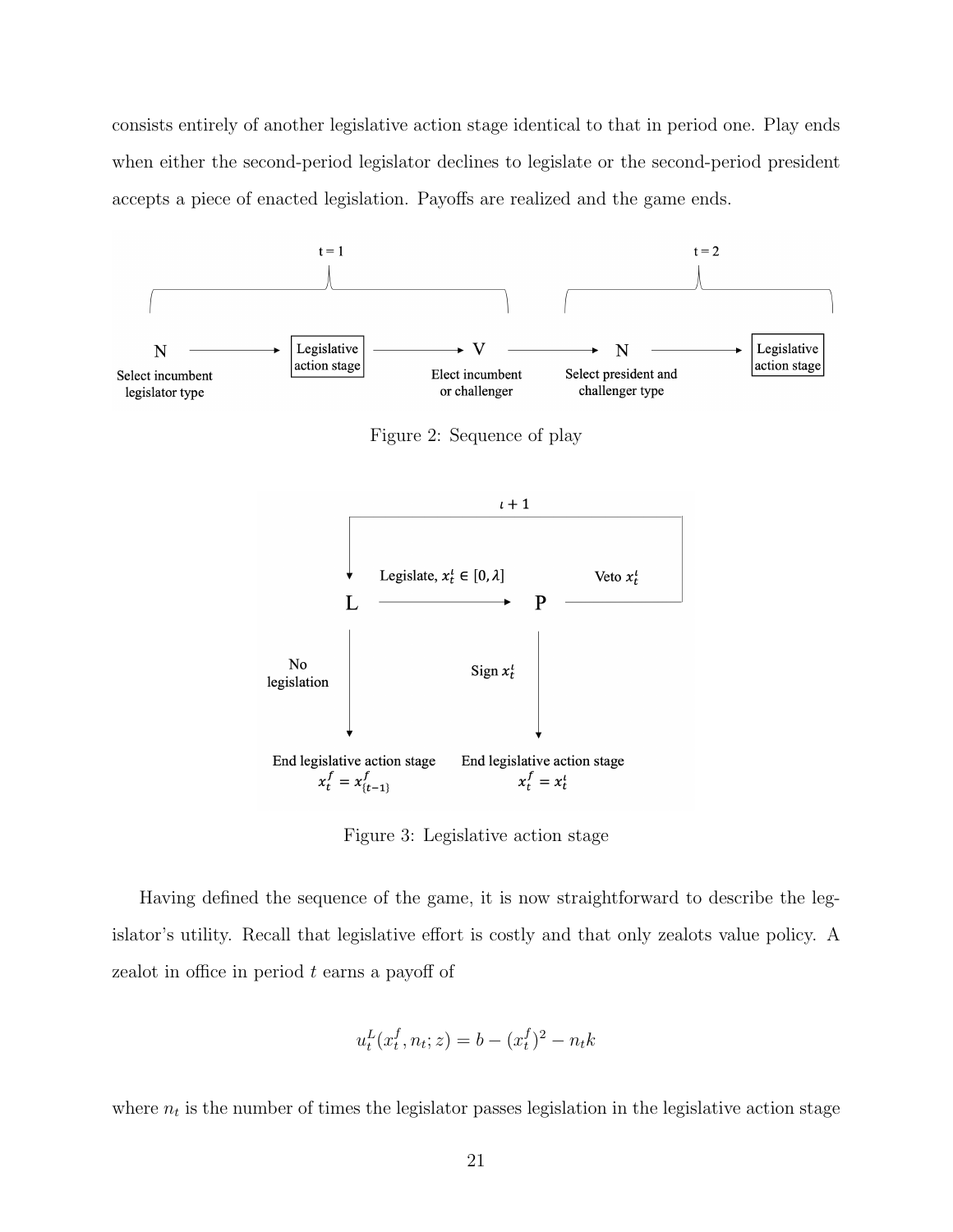of period  $t$ . The slacker's payoff when in office in period  $t$  is

$$
u_t^L(n_t; s) = b - n_t k
$$

We assume that zealots continue to value policy even after removed from office, just as the citizen does. This evaluation distinguishes a zealous legislator from a policy-minded implementor who may avoid some or all of the distress and shame of carrying out a detested policy by quiting the job, a "clean hands" phenomenon. A zealot that loses to a challenger thus receives a second-period payoff of  $-(x_2^f)$  $2^{f/2}$ . Unlike zealots, slackers do not care about policy and earn a payoff of zero if out of office.

#### <span id="page-22-0"></span>M.1.1 Strategies and Histories

We denote the legislator's decision to legislate in round  $\iota$  in period  $t$  by  $a_t^i \in A = \{0, 1\}$  where 0 connotes no legislation and 1 connotes legislating. If the legislator declines to legislate, the result is the null bill,  $x_t^i = \emptyset$ . Denote the president's veto decision as  $v_t^i \in V = \{0, 1\}$  where 0 denotes acceptance of the legislation and 1 denotes a veto. Denote the voter's electoral decision with  $e \in E = \{0, 1\}$  where  $e = 0$  connotes the election of a challenger and  $e = 1$  the reelection of the incumbent.

We now formally describe a *round* of legislative action. A round of legislative action begins with the legislator's decision to legislate and is indexed by  $\iota \geq 1$ . The actions taken in a distinct round can fall into one of three categories. First, a legislator can decline to legislate  $(a_t^i = 0, x_t^i = \emptyset)$ . Note that when  $a_t^i = 0$ , the required bill is  $x_t^i = \emptyset$ . The decision to not legislate ends the legislative action stage. Second, the legislator can legislate  $(a_t^{\iota} = 1)$ and pass a bill  $x_t^i \in [0, 1]$  which the president accepts  $(v_t^i = 0)$ . This also ends the legislative action stage. Third, the legislator can legislate  $(a_t^{\iota} = 1)$  and pass a bill  $x_t^{\iota} \in [0,1]$  which the president vetoes  $(v_t^i = 1)$ . The conclusion of this third category of round returns the legislative action stage to the legislator and a new round begins. A pure strategy for a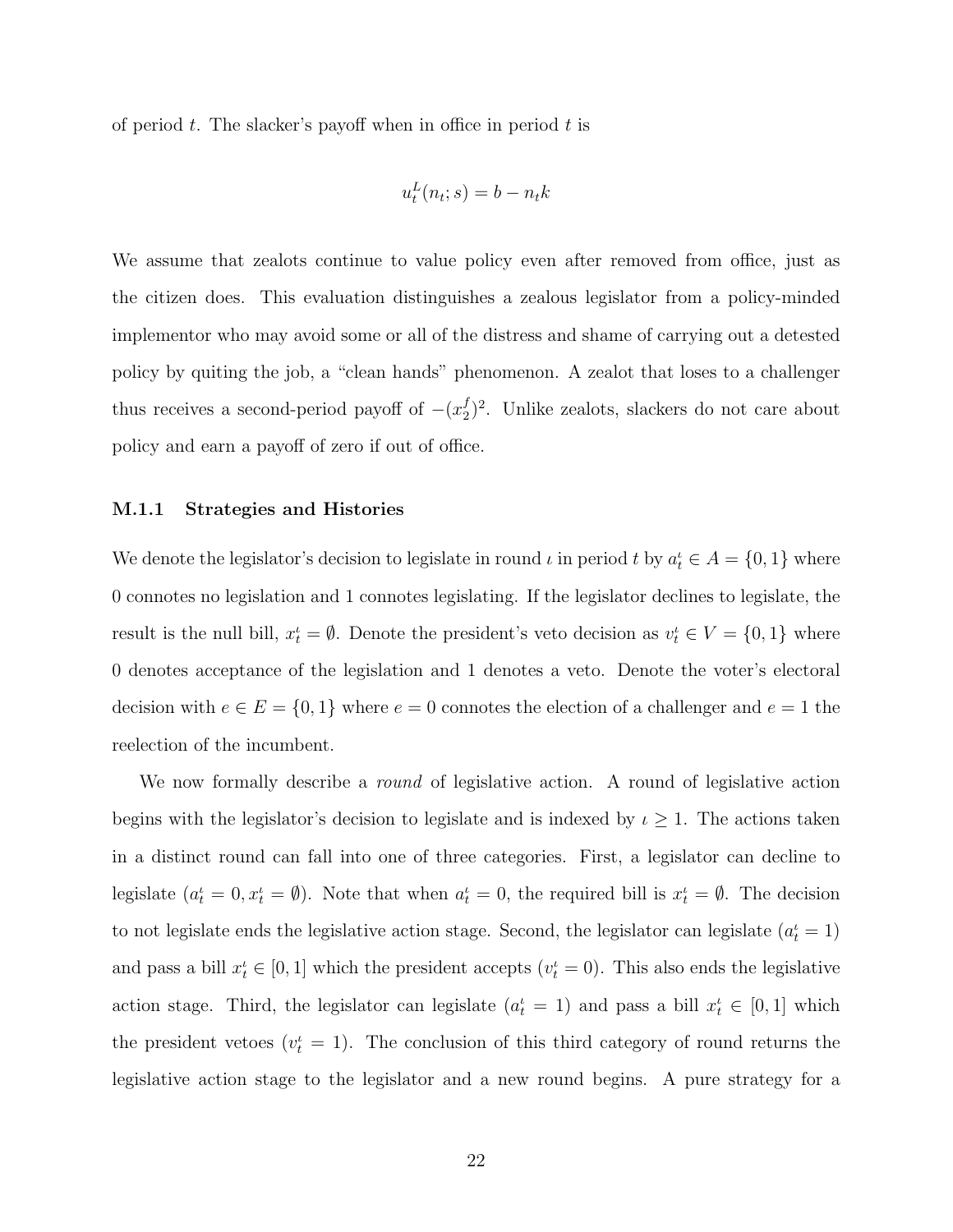legislator at round  $\iota$  is a prescription of which action to take at each information set given his type. A strategy for the legislator in period  $t$  is comprised of a legislative action and bill choice strategy,

$$
b_t(h^L, \gamma) : H^L \times \Gamma \to A \times X \cup \emptyset
$$

The play in the legislative action stage generates an information set for the voter,  $I<sup>V</sup>$ . Define the set of all possible information sets for the voter as  $\mathcal{I}^V$ . Each information set contains two histories, one in which the legislator is a zealot and one in which he is a slacker. With probability  $1 - \zeta$ , the voter does not observe the legislative action stage. With probability  $\zeta$ , she observes all the actions taken by the president and legislator in the legislative action stage. Formally, if the voter observes the legislative stage, she observes a sequence of the form  $h^V = \{a_1^1, x_1^1, v_1^1, a_1^2, x_1^2, v_1^2, ...\}$ . Define  $\bar{n} \in \mathbb{N}$  to be the index number of the final round of the legislative phase. If the legislative stage concludes in acceptance of the bill,  $h^V$  ends with  $a_1^{\bar{n}} = 1, x_1^{\bar{n}} \in [0, \lambda], v_1^{\bar{n}} = 0$ . If the legislative phase concludes with the legislator declining to legislate,  $h^V$  ends with  $a_1^{\bar{n}} = 0$ ,  $x_1^{\bar{n}} = \emptyset$ . All rounds  $\iota < \bar{n}$  are necessarily of the form  $a_1^{\iota} = 1, x_1^{\iota} \in [0, \lambda], v_1^{\iota} = 1$ . That is, the legislator passes a bill and the bill is vetoed. If the voter does not observe the legislative action sequence, she observes  $h^V = \emptyset$ . Let  $H^V$  denote the set of all possible sequences of legislative action (including the null sequence). Every  $h^V \in H^V$  corresponds to a unique information set. Every information set corresponds to a unique  $h^V \in H^V$ . A pure strategy for the voter is a mapping from each information set into her action space, E. Given the bijection between  $H^V$  and  $\mathcal{I}^V$ , this mapping can be expressed as

$$
w(h^V): H^V \to E
$$

Denote the voter's belief that the incumbent legislator is a zealot at information  $h^V \in H^V$ set as  $\mu(h^V)$ .

It will be useful to define the *length* of a legislative action stage. Recall that  $n_t$  refers to the number of times a legislator in period t passes legislation. Note that  $n_t \in {\overline{n}, \overline{n}} - 1$ . We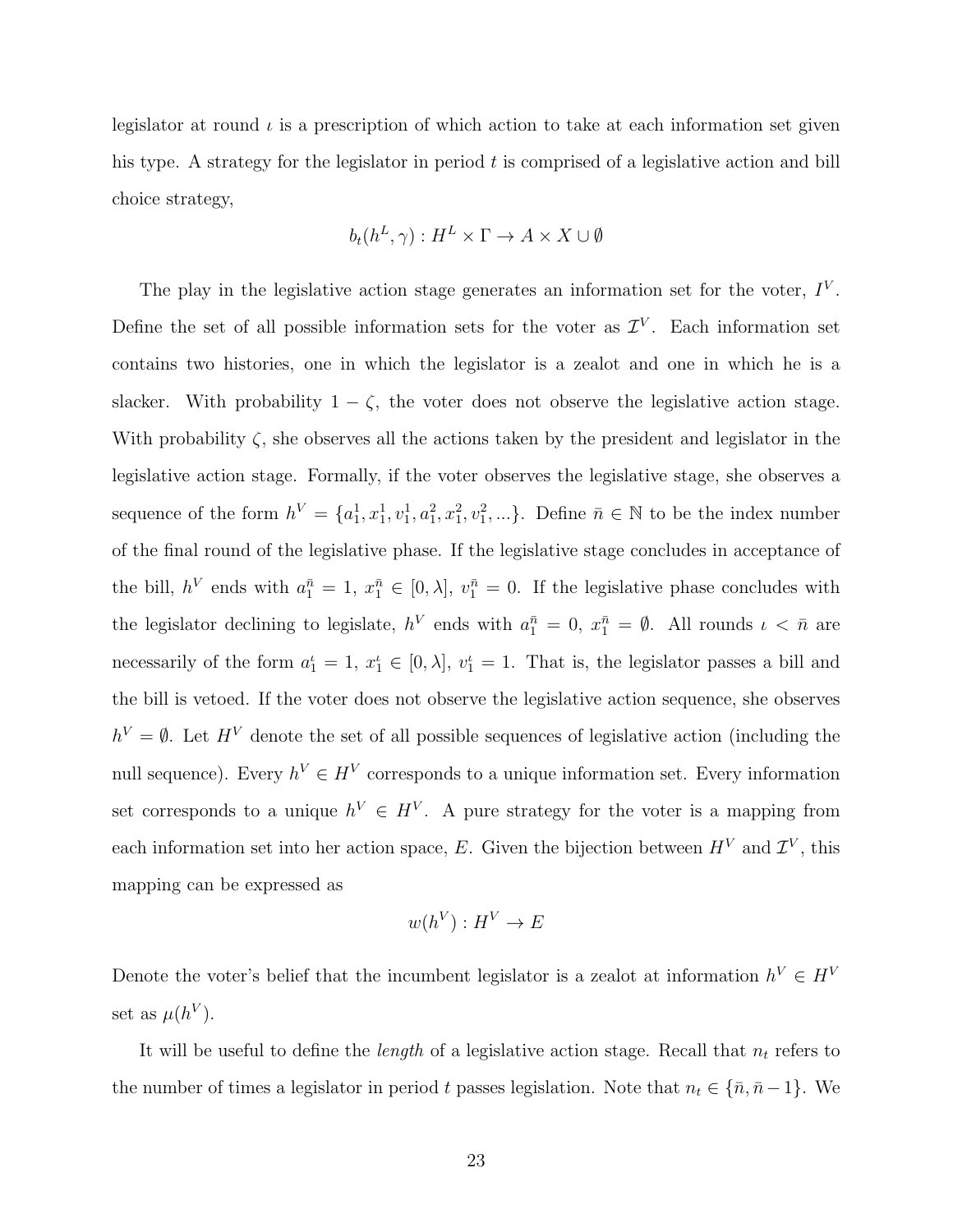refer to a sequence  $h^V$  with  $n_t$  rounds for which  $a_1^t = 1$  as a legislative sequence of length n. Let  $\chi(h^V)$  be a function that returns the length of  $h^V$  and let  $\chi(\emptyset) = \emptyset$ .

In the legislative phase of period  $t$ , the legislator's information sets are all singletons (the legislator knows his type). A history for the legislator in round  $\iota$  is a sequence of the form

$$
\boldsymbol{h}^{L}_{t} = \{a^{1}_{t}, x^{1}_{t}, v^{1}_{t}, a^{2}_{t}, x^{2}_{t}, v^{2}_{t}, ... a^{\iota-1}_{t}, x^{ \iota-1}_{t}, v^{ \iota-1}_{t}\}
$$

By the structure of the game,  $a_t^{\hat{i}} = 1, x_t^{\hat{i}} \in [0,1]$ , and  $v_t^{\hat{i}} = 1$  for all  $\hat{i} < \iota$ . That is, in all previous rounds the legislator must have passed legislation which was vetoed. Let  ${\cal H}^L$  denote the set of all possible histories in a period for the legislator.

To ease notation, we assume that the president knows the legislator's type. The incumbent president earns no payoff after period one. Accepting any bill  $x_1^i < \lambda$  is therefore strictly dominated by vetoing. For  $x_1^{\ell} = \lambda$ , the president is indifferent between accepting and vetoing. In principle, the president can condition his strategy when  $x_1^{\ell} = \lambda$  on the legislator's type which provides information to the voter. To rule out this possibility, we restrict attention to equilibria in which the president vetoes when indifferent. To economize on notation, we do not introduce notation to express the president's belief about the legislator's type.

In the legislative phase of period t, all of the president's information sets,  $I^P \in \mathcal{I}^F$ are singletons. At each information set, the president observes a unique sequence,  $h_t^P$  =  ${a_t^1, x_t^1, v_t^1, a_t^2, x_t^2, v_t^2, \ldots a_t^i, x_t^i}$ . By the structure of the game,  $a_t^i = 1, x_t^i \in [0, 1]$ , and  $v_t^i = 1$ for all  $\hat{\iota} \leq \iota$ . That is, the legislator must have passed legislation which the president vetoed in all previous rounds and the legislator must have passed a bill in the current round. Let  $H<sup>P</sup>$  denote the set of all possible sequences in a period for the president. A pure strategy for the president in period  $t$  is a mapping from his type and the set of information sets into V. Given the bijection between  $H^P$  and  $\mathcal{I}^P$ , this mapping can be expressed as

$$
p_t(h^p, \theta) : H^P \times \Theta \to V
$$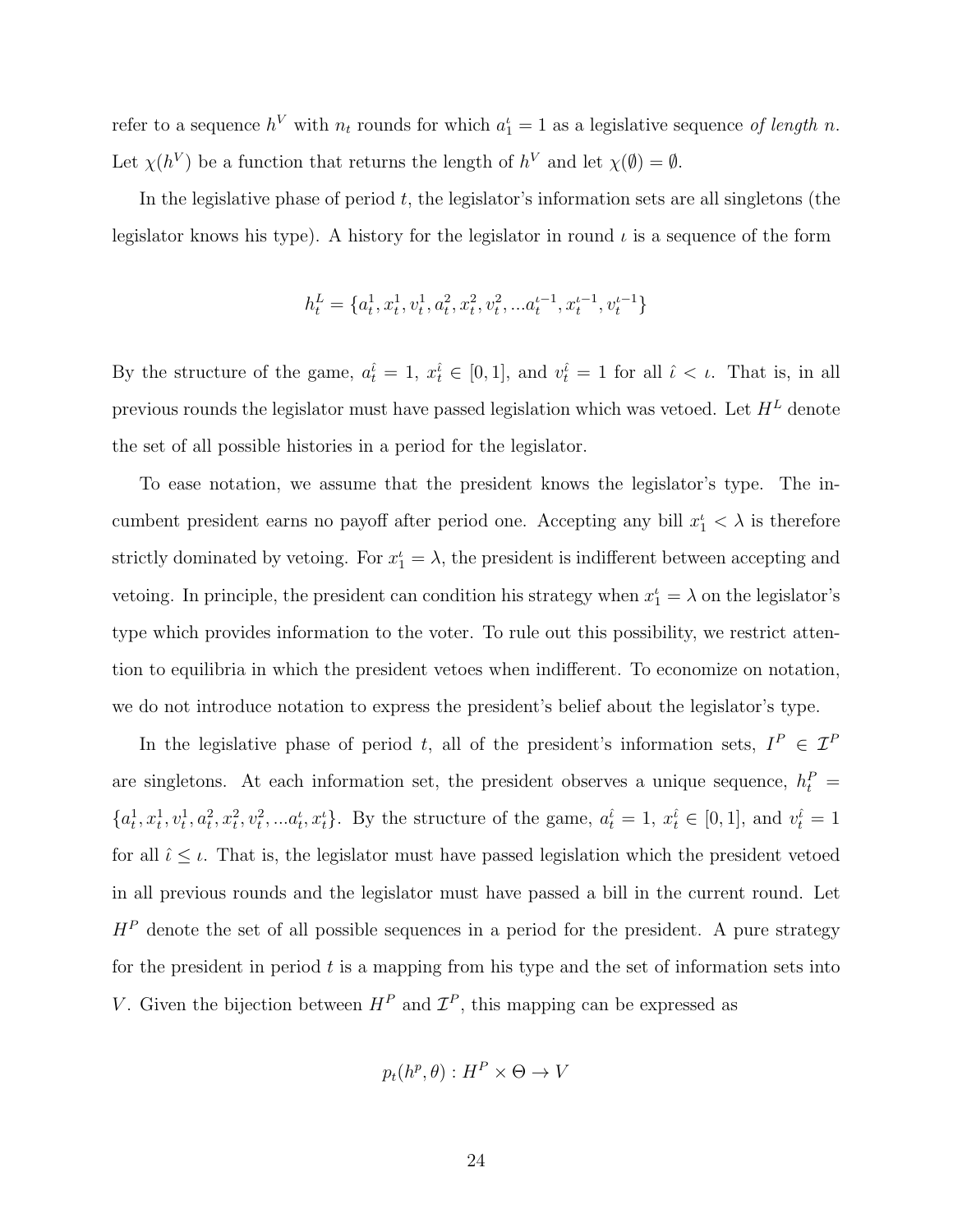<span id="page-25-1"></span>To focus on the most plausible cases, we make the following assumption.

## Assumption 1  $k < \lambda^2(1 - \pi^C)$

In our model zealots are policy motivated. Assumption [1](#page-25-1) ensures that they are sufficiently policy motivated to work to change the status quo in the event that the policy window opens. If the condition in Assumption [1](#page-25-1) is not satisfied, zealots prefer to pass off responsibility for changing policy to a replacement legislator. While an interesting possibility to consider, we do not believe that this type of freeriding is plausible in most cases. If our assumption is incorrect, then zealots are willing to voluntarily lose reelection in the hope that their replacement will do the policy work for them. Under our assumption, zealots are sufficiently policy motivated such that they always prefer to ensure that a zealot (themselves) is in office in the event that the policy window opens rather than shirk and hope that their replacement is a zealot.

## <span id="page-25-0"></span>M.2 Equilibrium

Our equilibrium concept is a weak sequential equilibrium that satisfies the intuitive criterion. We restrict attention to pure strategies and only consider equilibria in which the president vetoes if indifferent and the voter reelects if indifferent. We begin with period two then consider period one, constructing separating and pooling equilibria.

Second-period equilibrium strategies are straightforward. In the second period, under united government the zealous legislator proposes the citizen activist's preferred bill which the president immediately signs into law unless an acceptable policy was enacted in the first period, in which case there is no legislation. Under divided government, the zealous legislator does not legislate and the status quo from the first period prevails.

Lemma M1 (Second-period Equilibrium Outcomes) If the status quo is not replaced in the first period, in the second period of any equilibrium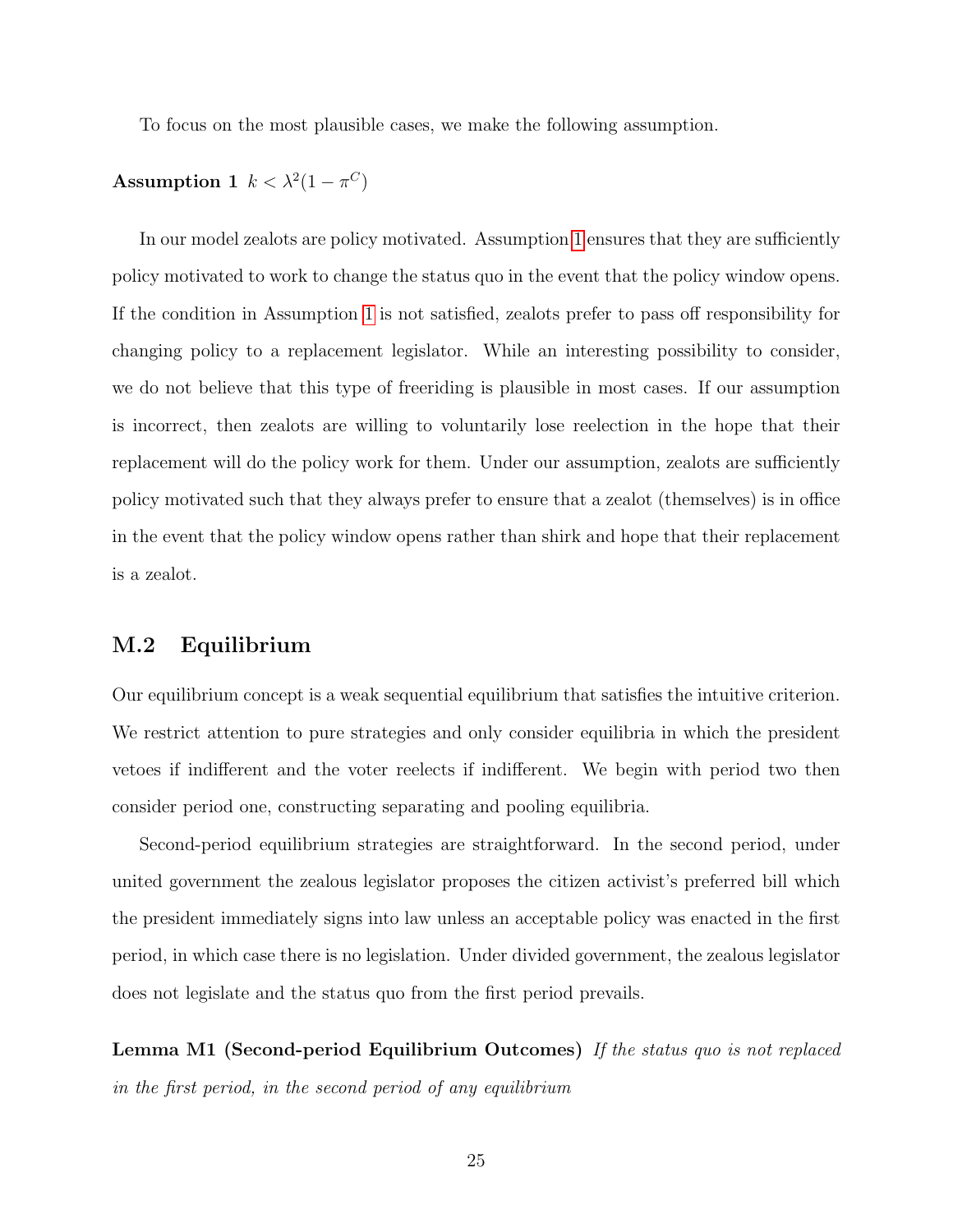- slackers never legislate
- if the policy window opens, zealots pass their ideal bill which the president signs immediately
- if the policy window remains closed, zealots do not legislate

**Proof of Lemma [M1](#page-2-1)**: We first formally state the equilibrium strategies that generate the outcomes described in the Lemma:

If the second-period president is left, second-period equilibrium strategies are

$$
b_2^*(h^L; z) = \begin{cases} (1,0) & \forall h^L \text{ if } k \leq (x_1^f)^2\\ (0, \emptyset) & \forall h^L \text{ if } k > (x_1^f)^2 \end{cases}
$$

$$
b_2^*(h^L; s) = (0, \emptyset) \quad \forall h^L
$$

$$
p_2^*(h^P; l) = \begin{cases} 0 & \text{if } x_2^{\iota} < x_1^f \\ 1 & \text{if } x_2^{\iota} \ge x_1^f \end{cases}
$$

If the second-period president is right, second-period equilibrium strategies are

$$
b_2^*(h^L; z) = b_2^*(h^L; s) = (0, \emptyset) \quad \forall h^L
$$

$$
p_2^*(h^P; r) = \begin{cases} 1 & \text{if } x_2^L \le x_1^f \\ 0 & \text{if } x_2^L > x_1^f \end{cases}
$$

We now prove the Lemma. A left president's ideal point is 0. Therefore if the president is left and the status quo is  $x_1^f$  $j_1^f$ , it is a best response to sign any  $x_2^i \leq x_1^f$  $_1^J$  and veto any  $x_2^{\iota} \geq x_1^f$ <sup>f</sup><sub>1</sub>. Similarly it is a best response for the right president to sign any  $x_2^i \ge x_1^f$  $_1^J$  and veto any  $x_2^{\iota} \leq x_1^{\jmath}$ <sup>*I*</sup><sub>1</sub>. It costs the legislator *k* to pass legislation. At round *i*, it is only valuable to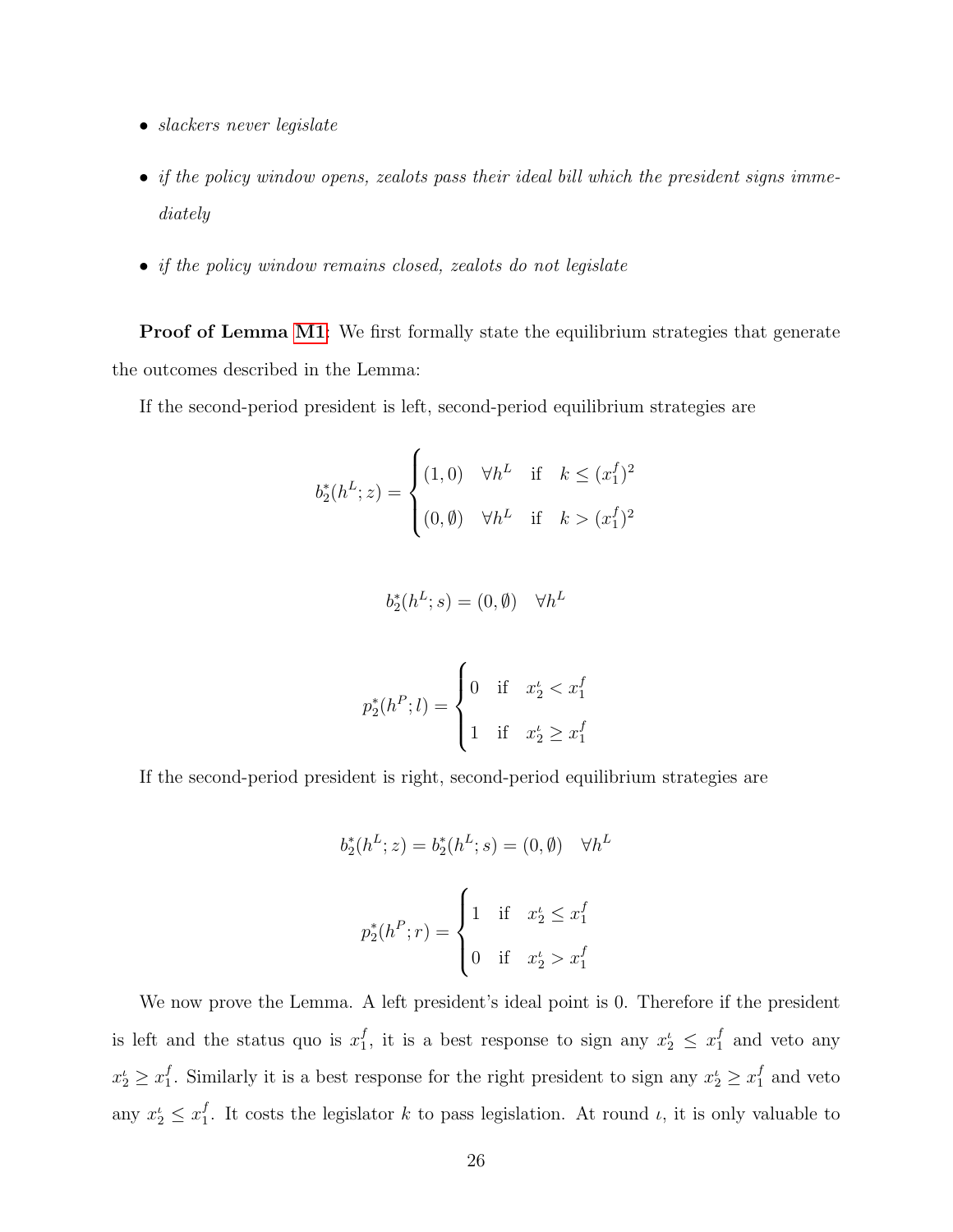pass legislation  $x_2^{\iota}$  if the legislation will be accepted and the policy benefits of acceptance exceed k. Because slackers receive no policy utility from any policy, their unique optimal strategy is to never pass legislation. If the president is right, any policy that can be passed makes the zealot worse off. Therefore if the president is right, the zealot's uniquely optimal strategy is to never pass legislation. If the president is left, any policy that is beneficial to the zealot is passed. Therefore if he passes policy, it must be his maximally beneficial policy,  $x_2^{\iota} = 0$ . This is sufficiently beneficial to offset cost k if and only if  $k \leq (x_1^f)$  $j<sub>1</sub>$ )<sup>2</sup>.  $\Box$ 

Lemma [M1](#page-2-1) provides a micro-foundation for our assumption in the baseline model that zealots non-strategically legislate and successfully change the status quo if and only if the policy window opens while slackers do not legislate.

Equilibrium strategies for the voter and first-period president are similarly straightforward. The voter reelects the incumbent legislator if and only if she believes the challenger is less likely to be a zealot than the incumbent. Because the status quo in period one is equal to the incumbent president's ideal point, the incumbent president can never gain by signing legislation. In fact he is strictly worse off signing any  $x_1^f < \lambda$ . It is therefore an equilibrium strategy for the president to veto all legislation.

Given these strategies, a slacker earns a payoff in period two of b if reelected and earns a payoff of zero if the challenger is elected. If the zealot is reelected, his payoff in the second period is

$$
W \equiv b - \rho k - \lambda^2 (1 - \rho)
$$

He earns an office benefit, b, regardless of whether or not the policy window opens. If the policy window opens, he expends k in legislative effort to move policy from  $\lambda$  to his ideal point, 0. If the policy window remains closed, he does not legislate and suffers the policy cost of the status quo. If the challenger is elected, his expected second-period payoff is

$$
D \equiv -\lambda^2 (1 - \pi^C \rho)
$$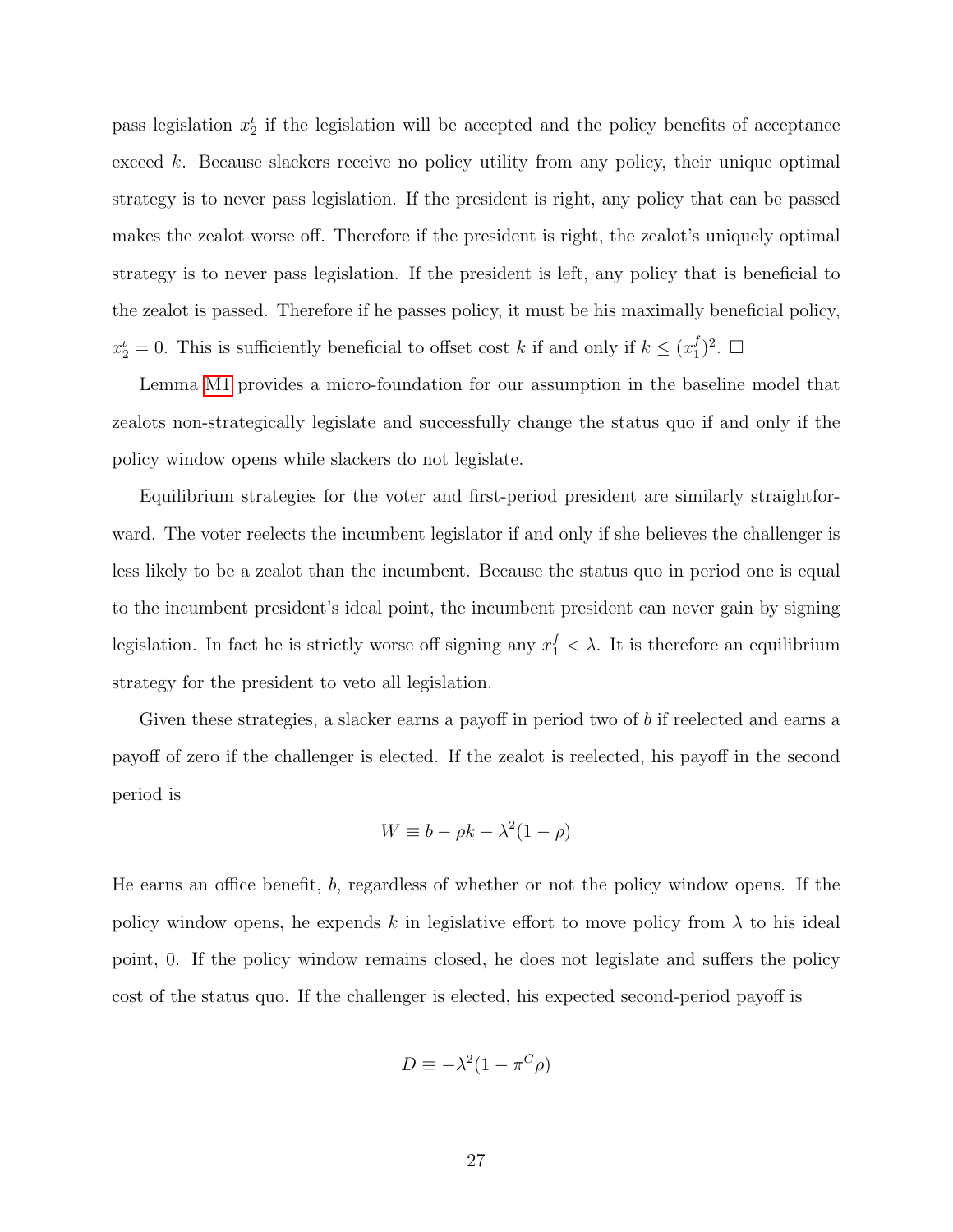As when he is reelected, if the policy window remains shut he suffers policy loss. If the policy window opens, the status quo is replaced only if his replacement is a zealot. However, he does not have to pay a cost  $k$  to replace the status quo himself if the policy window opens.

We now turn to the legislator's strategy in the first period. We begin by constructing separating equilibria in which the slacker does not legislate while the zealot legislates for at least one round then consider pooling equilibria in which neither type legislates.

#### <span id="page-28-0"></span>M.2.1 Separating Equilibrium

In a separating equilibrium, the zealot exerts a positive level of legislative effort while the slacker does not legislate. The voter learns the incumbent's type if she observes the legislative phase and reelects only the zealot. If the voter does not observe the legislative phase, she retains her prior belief about the incumbent's type and reelects the incumbent if and only if  $\pi^I \geq \pi^C$ . If  $\pi^I \geq \pi^C$ , we refer to the voter as *trusting*. Conversely, if  $\pi^I < \pi^C$  we call the voter skeptical.

For a separating equilibrium to exist, the slacker must be unwilling to imitate the zealot to get reelected. This requires that his equilibrium payoff from doing nothing exceeds his payoff from legislating as much as the zealot. With skeptical voters, the slacker always loses the election in a separating equilibrium. Either the voter observes no effort and learns that the legislator is a slacker or she does not observe the legislative phase and falls back on her prior belief that the challenger is better. This yields an equilibrium payoff zero. If instead the slacker devotes  $n_1 > 0$  to legislation and is reelected if the voter observes  $n_1$ , he earns a payoff of  $\zeta b - n_1 k$ . With skeptical voters therefore separating equilibrium requires

$$
0 \ge \zeta b - n_1 k
$$

if the the zealot chooses  $n_1$  in equilibrium.

With trusting voters, the slacker loses the election if the voter observes his lack of effort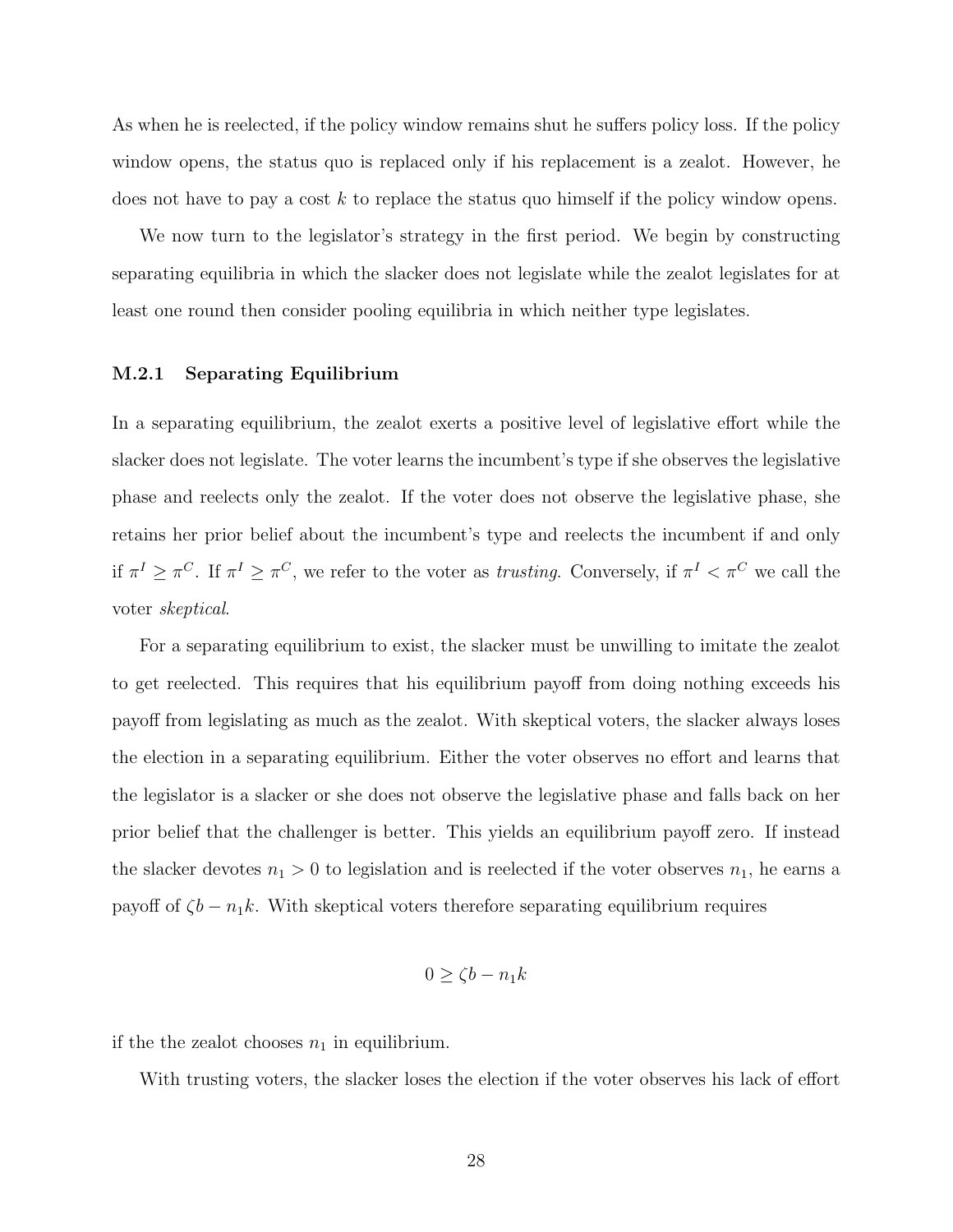but wins the election if the voter does not observe the legislative phase. His equilibrium payoff in this case is  $(1 - \zeta)b$ . If instead he devotes  $n_1 > 0$  to legislation and is reelected if the voter observes  $n_1$ , he is guaranteed to be reelected and earns a payoff of  $b - n_1k$ . With trusting voters, separating requires

$$
(1 - \zeta)b \ge b - n_1k
$$

if the the zealot chooses  $n_1$  in equilibrium.

With both trusting and skeptical voters therefore, separating equilibrium requires that the zealot choose

$$
n_1 \geq \frac{\zeta b}{k}
$$

Let

$$
n^*\equiv \lceil \frac{\zeta b}{k}\rceil
$$

where  $\lvert \cdot \rvert$  is the ceiling function that returns the smallest integer greater than or equal to its argument. In the first period, legislative effort has no effect on policy. Its only purpose for the zealot is to signal to the voter. The zealot therefore chooses the least amount of legislative effort necessary to distinguish himself from the slacker in a separating equilibrium,  $n^*$ .

In order for a separating equilibrium to exist, the zealot must be willing to exert  $n^*$  to be reelected. With trusting voters, the zealot is reelected regardless of how much effort he expends if the voter does not observe legislative activity. His equilibrium payoff is therefore

$$
W - n^*k
$$

If he chooses not to legislate, he loses the election only if the voter observes his lack of legislative effort. His payoff from no legislation is therefore

$$
(1 - \zeta)W - \zeta D
$$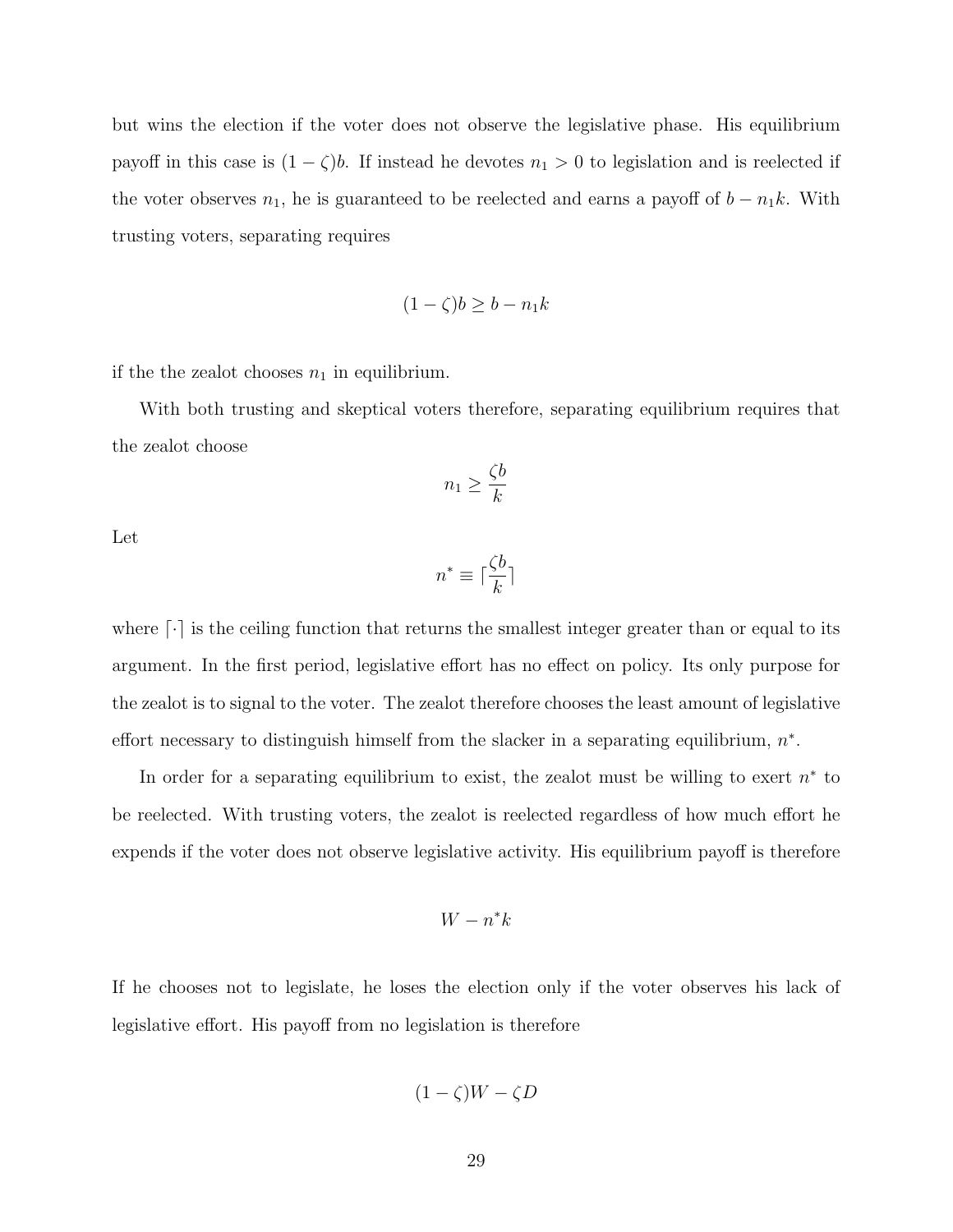Comparing the two payoffs and plugging  $\lceil \frac{\zeta b}{k} \rceil$  $\frac{\zeta b}{k}$  in for  $n^*$ , it follows that a separating equilibrium exists with trusting voters only if

<span id="page-30-0"></span>
$$
\frac{\zeta b}{k} + \frac{\zeta \rho[\lambda^2 (1 - \pi^C) - k]}{k} \ge \lceil \frac{\zeta b}{k} \rceil \tag{M1}
$$

If the voter is skeptical, then in the separating equilibrium the zealot is reelected only if the voter observes his legislative effort. This yields an equilibrium payoff of

$$
\zeta W - (1 - \zeta)D - n^*k
$$

If instead he does not legislate, he loses the election for sure. His payoff from this action is D. Comparing these two payoffs reveals that  $(M1)$  is a necessary condition for a separating equilibrium for skeptical voters as well.

**Proposition M1 (Separating Equilibrium)** There exists a separating equilibrium in which incumbent zealots legislate for  $n^* > 0$  rounds and slackers legislate for no rounds if and only if [\(M1\)](#page-30-0) is satisfied.

**Proof of Proposition [M1](#page-1-3):** We first provide a complete definition of the equilibrium that generates the outcomes described in the Proposition:

Let  $h^{C*}$  denote a legislative action sequence of length  $n^*$  and denote elements of this sequence  $a_1^{\iota*}, x_1^{\iota*}, v_1^{\iota*}$ . The following is a separating equilibrium if and only if [\(M1\)](#page-30-0) is satisfied

• second-period equilibrium strategies are as specified in Lemma [M1](#page-2-1)

\n- \n
$$
w^*(h^V) =\n \begin{cases}\n 1 & \text{if } \mu(h^V) \geq \pi^C \\
0 & \text{otherwise}\n \end{cases}
$$
\n
\n- \n
$$
p_1^*(h^P; r) = 1 \quad \forall x_1^t
$$
\n
\n- \n
$$
b_1^*(h^L; z) =\n \begin{cases}\n (1, x_1^{t*}) & \text{if } \chi(h^L) \leq n^* \\
(0, \emptyset) & \text{otherwise}\n \end{cases}
$$
\n
\n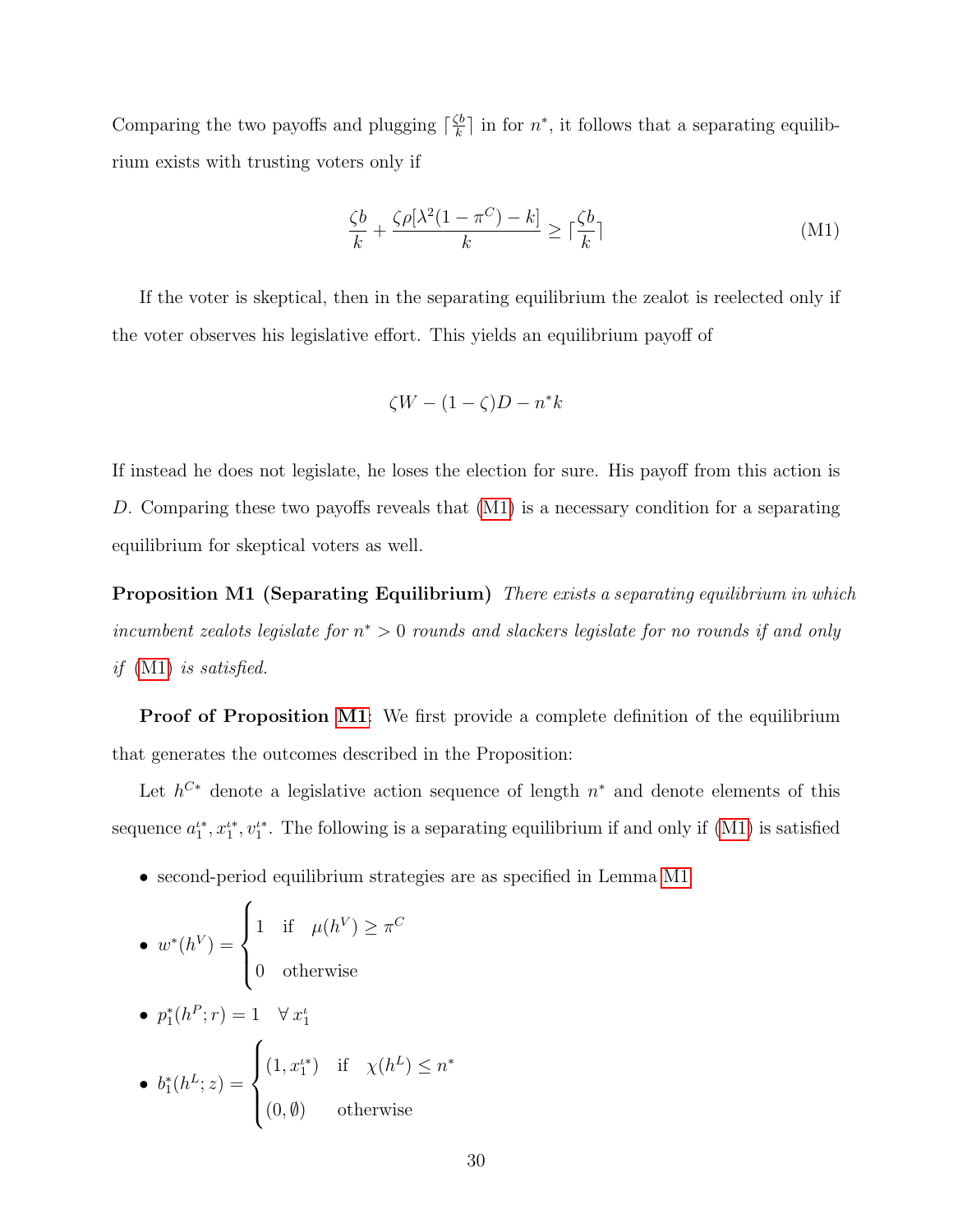- $b_1^*(h^L; s) = (0, \emptyset) \quad \forall h^L$
- $\mu(h^V) = 1$  if  $\chi(h^V) \geq n^*$
- $\mu(h^V) = 0$  if  $\chi(h^V) = 0$
- $\bullet\ \mu(\emptyset)=\pi^I$
- $\mu(h^V) < \pi^C$  if  $0 < \chi(h^V) < n^*$

We now prove the proposition. The argument above establishes that  $(M1)$  is a necessary condition for a separating equilibrium to exist. We now show that [\(M1\)](#page-30-0) is a sufficient condition for a separating equilibrium. Lemma [M1](#page-2-1) establishes that second-period strategies are compatible with equilibrium. Given these second-period strategies, the voter's strategy is optimal given her beliefs. To establish that her beliefs are consistent with the intuitive criterion, first note that in a separating equilibrium, if the voter observes  $h^{C*}$ ,  $\mu(h^{C*}) = 1$  by Bayes rule. Similarly if she observes  $h^C = \emptyset$ ,  $\mu(\emptyset) = \pi^I$  by Bayes' rule. Bayes' rule also pins down her equilibrium beliefs for  $\chi(h^C) = 0$  in which case  $\mu(h^C) = 0$ . Off path, because  $n^*$  is the minimum number of rounds required to separate, both types strictly benefit if reelected by exerting  $n \leq n^*$ . Therefore the intuitive does not restrict beliefs after any  $h^C$  such that  $\chi(h^C) < n^*$ . From the definition of  $n^*$ , the slacker can never benefit from legislating more than  $n^*$  times. Therefore for any  $h^C$  such that  $\chi(h^C) \geq n^*$ ,  $\mu(h^C) = 1$  survives the intuitive criterion.

Given the voter's strategy and beliefs, there exist no profitable deviations from equilibrium for the slacker. Legislating for  $n < n^*$  rounds results in the election of the challenger. Legislating for  $n \geq n^*$  ensures reelection but the cost of legislating exceeds the office benefits in the next period. The zealot similarly cannot do better than equilibrium. Legislating less than  $n^*$  rounds leads to the election of the challenger which makes him worse off. Legislating for more than  $n^*$  rounds results in reelection but at a higher cost than in equilibrium.

Finally, note that vetoing all legislation is a weakly dominated strategy for the incumbent president. Therefore his strategy of vetoing all legislation is an equilibrium strategy.  $\Box$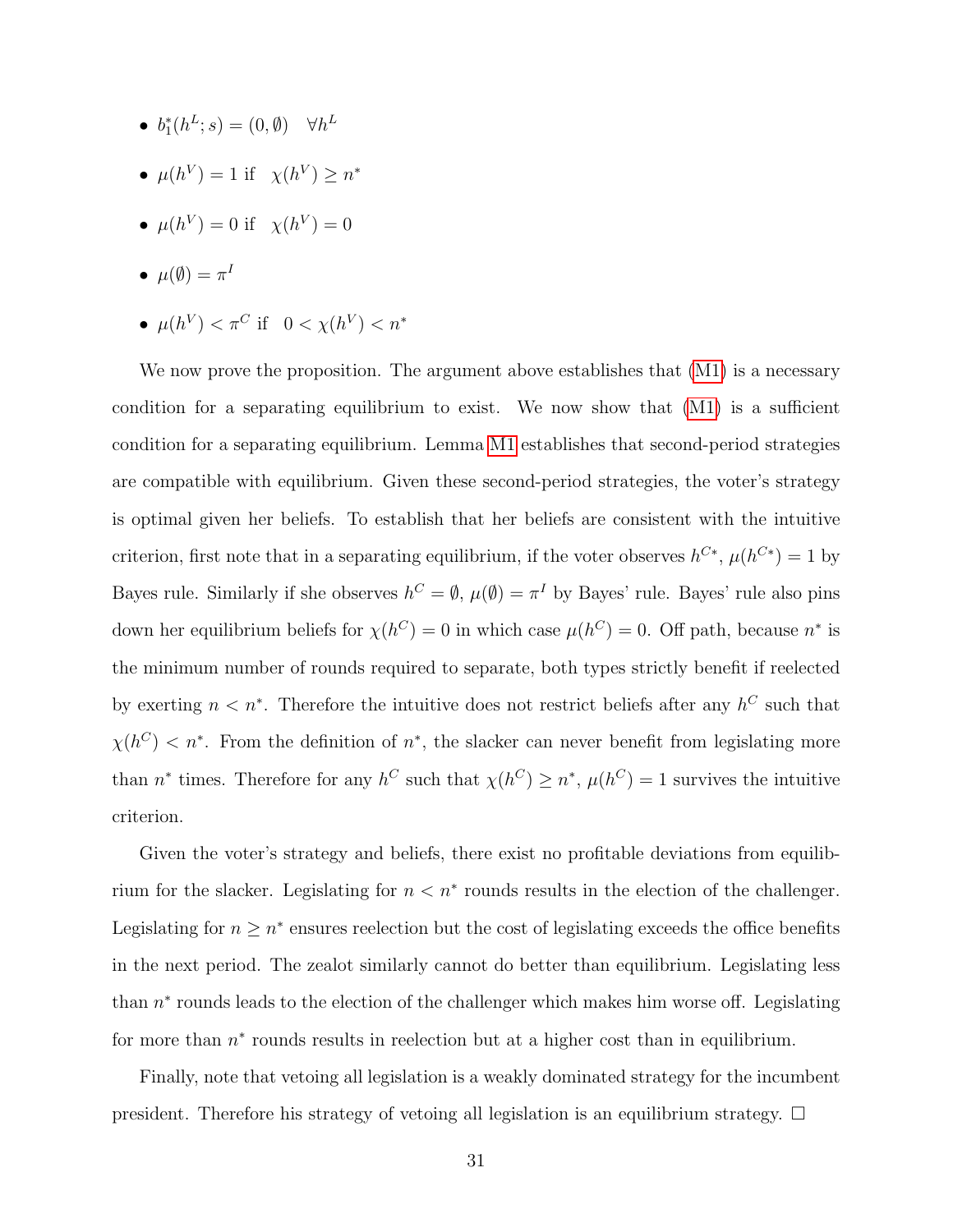If [\(M1\)](#page-30-0) is satisfied, there exists a large multiplicity of separating equilibria because the specific  $n^*$  bills that the zealot passes and the president vetoes are inconsequential to the zealot's payoff. In all separating equilibria, the slacker never legislates and the president never signs a bill. In all equilibria, the zealot legislates. The content of the legislation sent to the president can vary drastically across all equilibria. However, in all separating equilibria, the zealot legislates *exactly*  $n^*$  times, just enough to separate from the slacker.

#### <span id="page-32-0"></span>M.2.2 Pooling Equilibrium

We now consider pooling equilibria. In a pooling equilibrium, the voter does not learn anything new about the incumbent legislator after observing legislative action. It follows that for trusting voters, incumbent legislators are reelected in a pooling equilibrium. With skeptical voters, challengers are elected. We focus on a pooling equilibrium in which legislators do not legislate in period one. While other pooling equilibria may exist in which legislators legislate for a positive number of rounds, a pooling equilibrium without legislation maximizes each type's equilibrium payoff. Accordingly, the existence of a pooling equilibrium without legislation is a necessary condition for the existence of any pooling equilibrium.

It is straightforward to check that with trusting voters, a pooling equilibrium always exists. For neither type of legislator does legislating in the first period have a positive effect on their payoff. Slackers only care about being retained in order to earn the office benefit in the first period. While zealots care about about policy in addition to office benefit, the policy gains from retention arise solely through legislative action in the second period. First-period legislation only harms the zealot. Because both types are retained with probability one in equilibrium, neither type has any incentive to legislate.

With skeptical voters, challengers are elected in a pooling equilibrium. In this case the equilibrium payoff for the slacker is zero. If the slacker instead chooses  $n_1 > 0$  and the voter reelects the legislator when she observes legislative activity, his payoff is  $\zeta b-n_1k$ . The slacker is therefore willing to legislate as many as  $\frac{\zeta b}{k}$  $\frac{\zeta_b}{k}$  times if doing so ensures his reelection where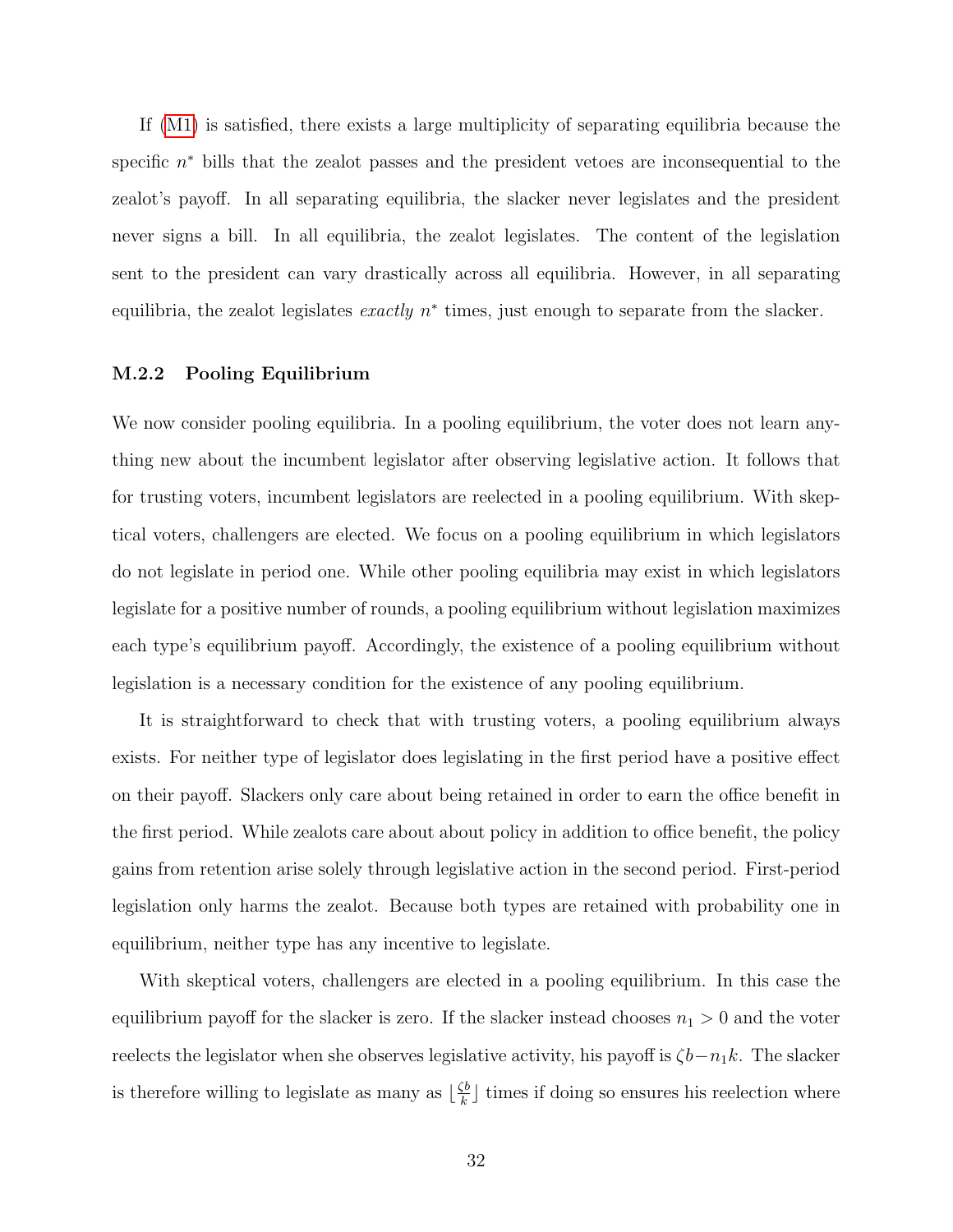$\lfloor \cdot \rfloor$  is the floor function which returns the largest integer less than or equal to its argument.

The zealot earns a pooling equilibrium payoff of D. If he is reelected after the voter observes  $n_1$ , the zealot earns an expected payoff of

$$
\zeta W - (1 - \zeta)D - n_1 k
$$

He is therefore willing to legislate as many as

$$
\lfloor \frac{\zeta b}{k} + \frac{\zeta \rho[\lambda^2 (1 - \pi^C) - k]}{k} \rfloor
$$

rounds to get reelected.

Pooling equilibrium requires that the slacker must be willing to exert as much legislative effort to ensure retention as the zealot:

<span id="page-33-0"></span>
$$
\lfloor \frac{\zeta b}{k} + \frac{\zeta \rho[\lambda^2 (1 - \pi^C) - k]}{k} \rfloor \le \lfloor \frac{\zeta b}{k} \rfloor \tag{M2}
$$

This is a consequence of the intuitive criterion. If [\(M2\)](#page-33-0) fails, the zealot can signal his type to the voter by legislating more than the voter knows the slacker is willing to legislate if doing so were to guarantee reelection. Under the intuitive criterion, the only reasonable belief for the voter is that the legislator is a zealot.

Proposition M2 (Pooling Equilibrium) There exists a pooling equilibrium in which neither type of incumbent legislator legislates if and only if either

- voters are trusting
- voters are skeptical and  $(M2)$  is satisfied

**Proof of Proposition [M2](#page-2-2):** We first provide a complete statement of the equilibrium that generates the equilibrium outcomes described in the Proposition: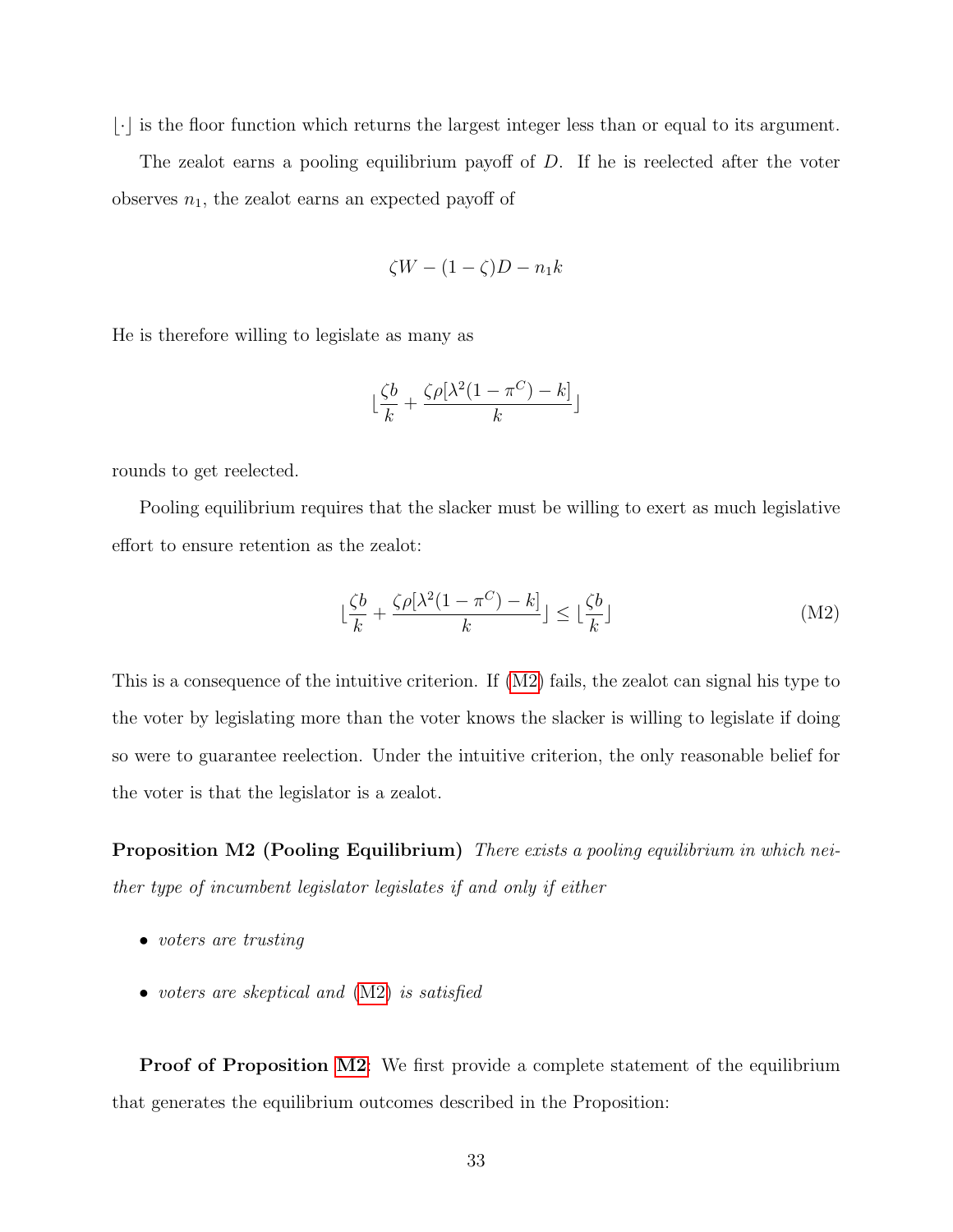The following is a pooling equilibrium if and only if (i)  $\pi^I \geq \pi^C$  or (ii)  $\pi^I < \pi^C$  and [\(M2\)](#page-33-0) is satisfied:

• second-period equilibrium strategies are as specified in Lemma [M1](#page-2-1)

• 
$$
w^*(h^V) = \begin{cases} 1 & \text{if } \mu(h^V) \ge \pi^C \\ 0 & \text{otherwise} \end{cases}
$$

- $p_1^*(h^P; r) = 1 \quad \forall x_1^{\iota}$
- $b_1^*(h^L; z) = b_1^*(h^L; s) = (0, \emptyset) \quad \forall h^L$
- $\mu(h^V) = \pi^I$  if  $h^V = \{0, \emptyset\}$  or  $h^V = \emptyset$
- $\mu(h^V) < \pi^C$ otherwise

We now prove the proposition. We first show that the conditions are sufficient for the existence of a pooling equilibrium. Second-period strategies are consistent with equilibrium by Lemma [M1.](#page-2-1) Given these second-period strategies, the voter's strategy is optimal given her beliefs. On the equilibrium path, the voter observes either  $h^C = \emptyset$  or  $h^C = \{0, \emptyset\}.$ By Bayes' rule  $\mu(\emptyset) = \mu(\{0,\emptyset\}) = \pi^I$ . Off path, if  $\pi^I \geq \pi^C$  both types are strictly worse off legislating for more than zero rounds compared to equilibrium. Therefore  $\mu(h^C) < \pi^C$ survives the intuitive criterion. If  $\pi^I < \pi^C$  and [\(M2\)](#page-33-0) is satisfied, then for any number of rounds the slacker can strictly benefit from legislating for, the zealot also strictly benefits. Therefore  $\mu(h^C) < \pi^C$  survives the intuitive criterion for any  $h^C$  such that  $\chi(h^C) \geq 1$ .

The slacker and zealot are retained at no cost of legislation in the first period if  $\pi^I \geq \pi^C$ . Therefore no deviation can possibly raise their payoff in this case. If  $\pi^I < \pi^C$  and [\(M2\)](#page-33-0) is satisfied, any deviation results in the election of the challenger given the voter's strategy. This makes both types strictly worse off than in equilibrium where they lose the election without expending costly legislative effort.